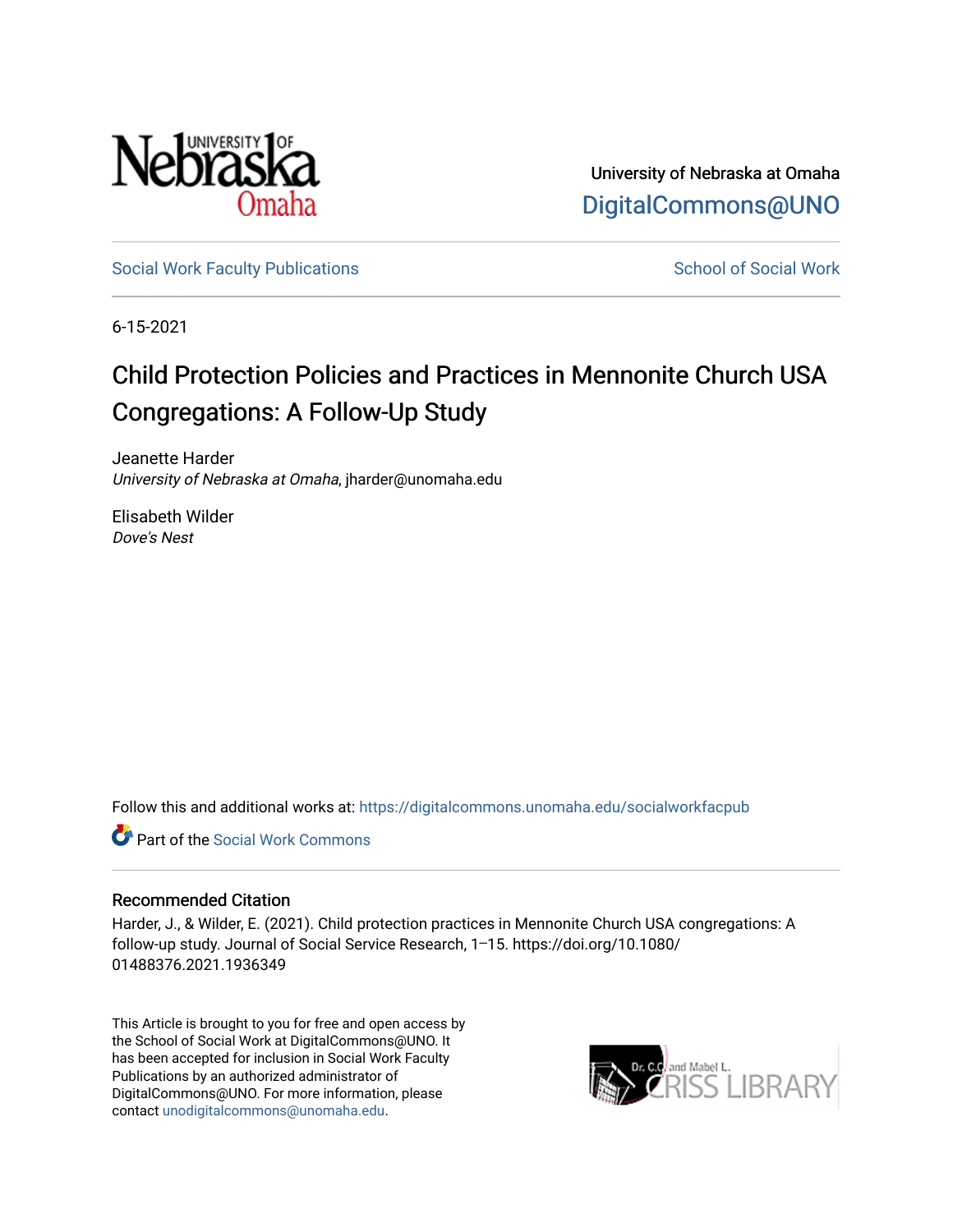### **Child Protection Policies and Practices in Mennonite Church USA**

### **Congregations: A Follow-Up Study**

Jeanette Harder *a\** and E. Wilder *<sup>b</sup>*

*<sup>a</sup>*University of Nebraska at Omaha, Omaha, NE, United States; Dove's Nest, Omaha, NE, United **States** 

b Dove's Nest, Omaha, NE, United States

\*Corresponding author: Jeanette Harder University of Nebraska at Omaha Grace Abbott School of Social Work CB 206 Omaha, NE 68182 U.S. jharder@unomaha.edu

Jeanette Harder is a professor at the Grace Abbott School of Social Work at the University of Nebraska at Omaha, and a co-founder and board member of Dove's Nest, a national nonprofit with the mission to keep children and youth safe in faith communities.

Elisabeth Wilder is a Licensed Master Social Worker in the state of Kansas. She has experience working with children and young adults in the United States, Colombia, Honduras, and Bolivia. Elisabeth is a current Juris Doctor candidate at Washburn University School of Law, and a volunteer with Dove's Nest.

As published in Harder, J., & Wilder, E. (2021). Child protection practices in Mennonite Church USA congregations: A follow-up study. *Journal of Social Service Research,* 1⎼15.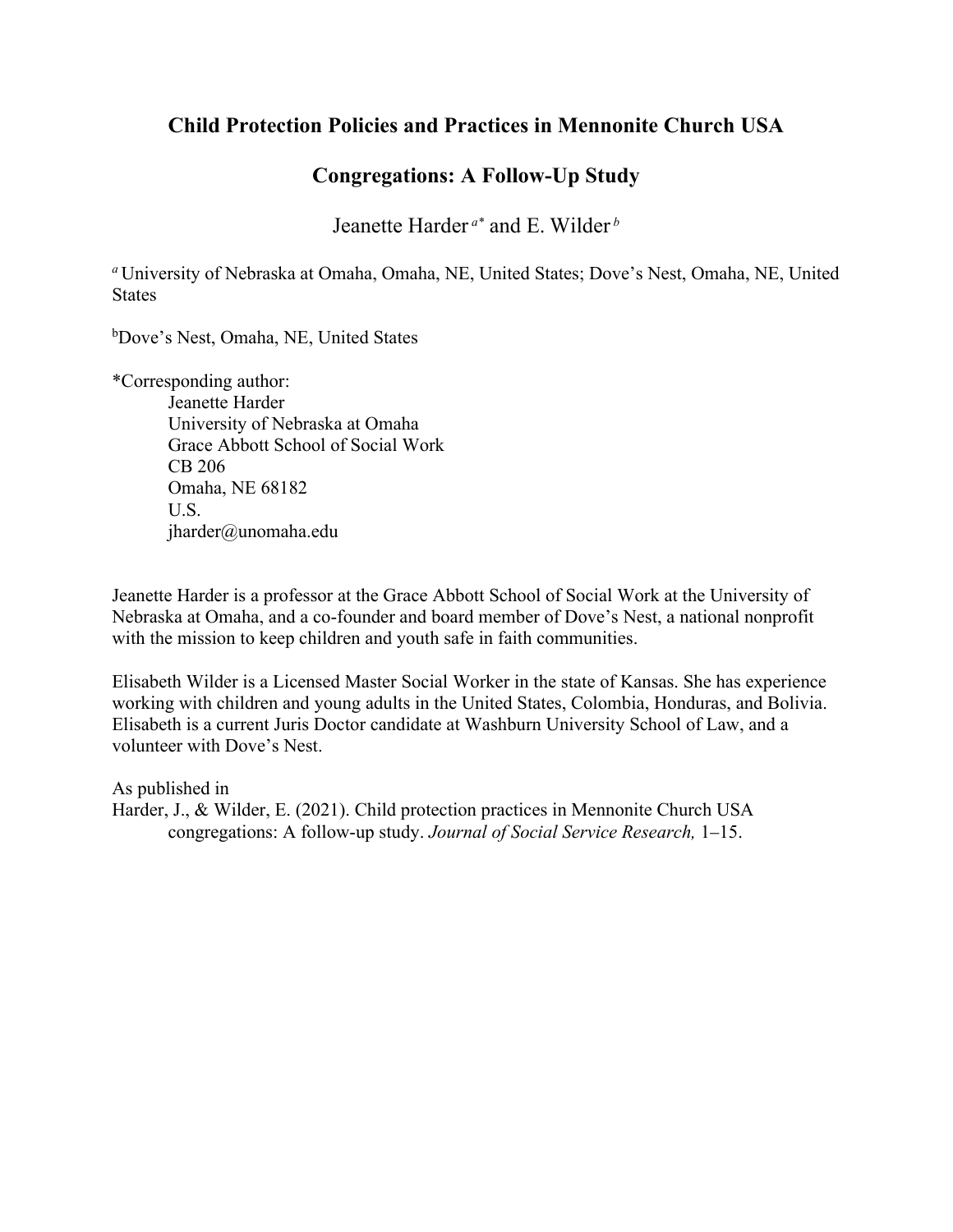# **Child Protection Policies and Practices in Mennonite Church USA Congregations: A Follow-Up Study**

#### **Abstract**

While congregations have a spiritual mandate to be open and welcoming, they must be aware of the risks involved in ministry and be prepared to protect children from all types of abuse and neglect. In 2010 and again in 2018, Dove's Nest, a nonprofit organization, conducted an online survey to determine the characteristics, practices, and experiences of Mennonite Church USA congregations with and without written child protection policies. The research questions for this study were:

- (1) What are the characteristics, practices, and experiences of congregations in regard to child protection, and how have they changed since 2010?
- (2) What is the relationship between types of congregations and their child protection practices?
- (3) What information and resources do congregations want to enhance their child protection practices?

While improvements were made, especially among congregations without child protection policies, much remains to be done. In particular, improvements are needed among small churches in urban settings. Implications for social work practice are included. Other denominations should conduct similar studies and engage non-English-speaking members. Further research is also needed to discover the prevalence of abuse among church members, and the impact of policies and other practices on the prevention of child abuse. Keywords: Church, child abuse prevention, child protection, policy, Mennonite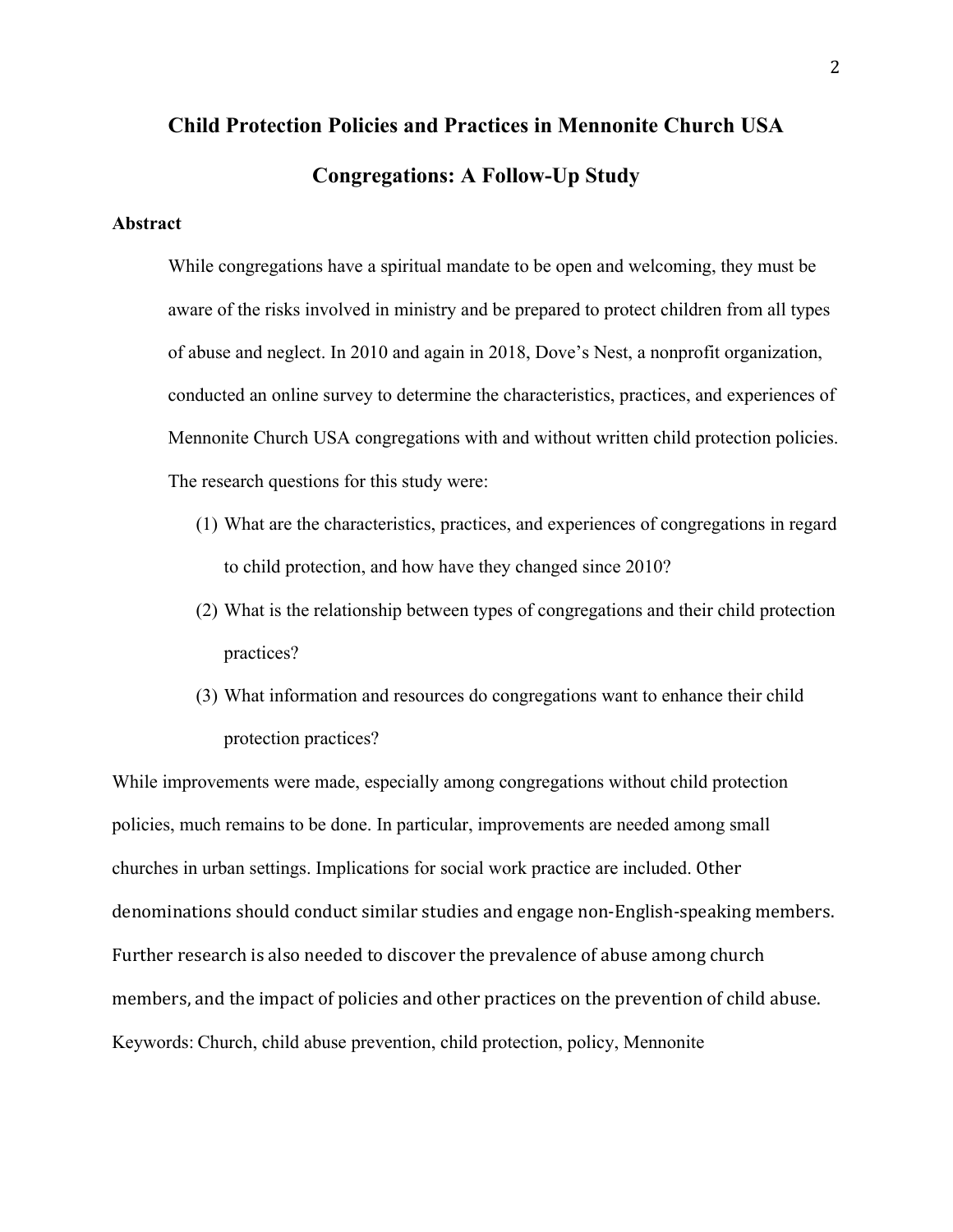#### **Introduction**

The number of children who are abused within church or religious settings is unknown. The Centers for Disease Control and Prevention estimate that one out of four women and approximately one out of six men were sexually abused as children (2020). Without evidence to the contrary, we must assume this abuse rate is similar to the context of this study: Mennonite Church USA, a small Christian denomination (Heggen, 2015). Mennonite Church USA falls under the broader umbrella of Anabaptism and is similar to Protestant denominations in many of its practices and beliefs (Kauffman, n.d.).

Due to the breaking of the Catholic abuse crisis story by the *Boston Globe*'s Spotlight team in 2002 (Robinson et al. 2002) and the subsequent *Spotlight* movie in 2015 (McCarthy, 2015), much scholarship has focused on the prevalence of abuse within the Catholic Church. Though an estimated 2⎼6% of Catholic clergy have been found to have sexually abused children (Hidalgo, 2007; John Jay College, 2004; Marcotte, 2008; Terry, 2008), insurance reports estimate that sexual abuse of children in Protestant churches may be higher than that of Catholic churches (French, 2007; Trull & Carter, 2004). These estimates still may be insufficient to understand the scope of sexual abuse within churches and religious settings considering that 93% of sexual abusers describe themselves as religious (Abel & Harlow, 2001).

In 2010, 269 Mennonite Church USA leaders responded to an online survey on child protection policies, personnel practices, child abuse experiences, preventative practices, and needs related to child protection and strengthening families within the context of their church settings. Harder and Haynie (2012) found that while many congregations had some awareness of child sexual abuse, many lacked written policies for both preventing and addressing child sexual abuse in their congregations.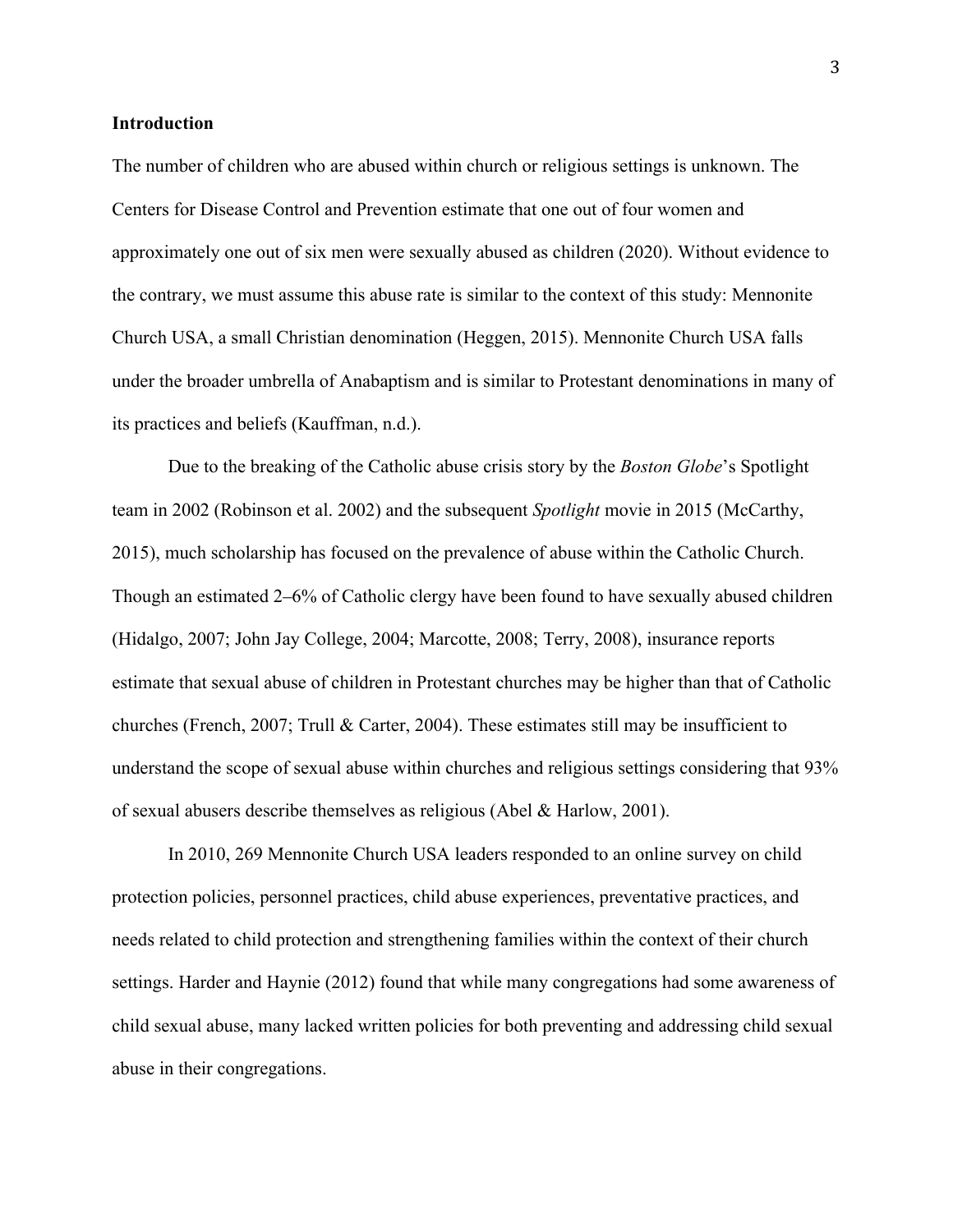Dove's Nest—a small, national nonprofit organization providing child protection services to faith communities, who had designed and implemented the above-mentioned survey—used the results to inform their trainings and resources. Eight years later, in 2018, they conducted a follow-up study to discern any differences in child protection policies and practices in Mennonite Church USA congregations.

#### **Literature Review**

#### *Spirituality and Its Role in Well-Being*

Decades of research have identified spirituality as a key contributor to positive mental health, and scholarship is now beginning to coalesce around healthy spirituality as one of the primary determinants in overall well-being (van Dierendonck, 2012). Spirituality is typically described as beliefs and practices that relate to spiritual matters that may or may not be associated with an organized religion. While all religious practices have elements of spirituality, spirituality is not necessarily religious in nature. Community, purpose, meaning, and an ethical framework to make decisions are but a handful of benefits that are often inherent to many spiritual practices and to well-being. As houses of spirituality, churches are prime settings for congregants to receive these benefits.

Growing research suggests that children stand to benefit from spirituality, as high levels of religiosity in children are associated with lower levels of high-risk behaviors such as truancy, alcohol and drug use, and depression (Perry-Burney et al., 2014). Furthermore, research conducted by Crosby III, Smith, and Frederick (2015) found that children cited church as one of the few places they felt heard and that children were more prone to name a children's ministry worker than a family friend as a trusted person with whom to share their feelings. With estimates as high as 84% of youth identifying as religious, churches and other religious organizations are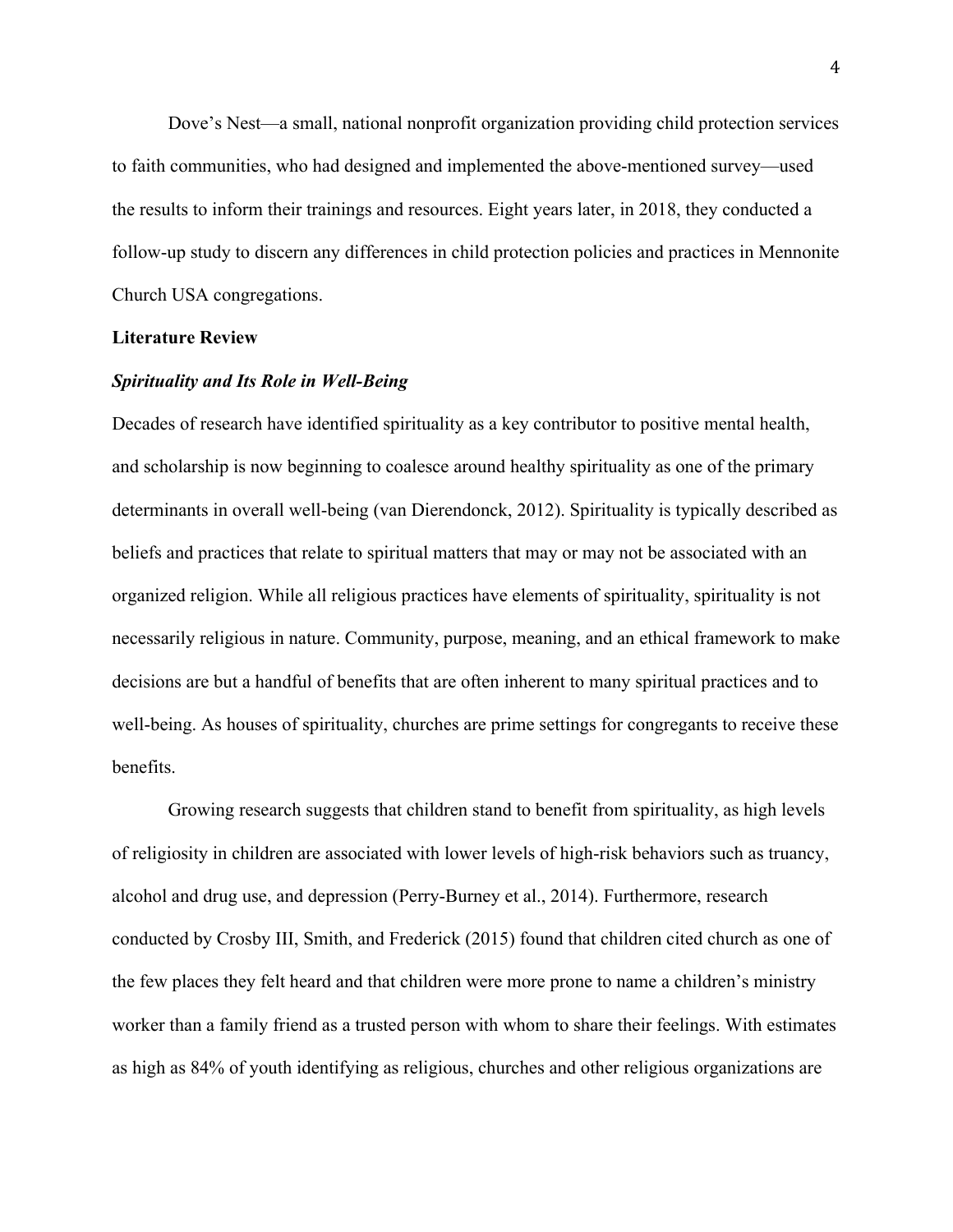primary places to teach and practice moral guidance (Perry-Burney et al., 2014; Sinha et al., 2007). Unfortunately, churches often provide the least protection and regulation to protect children from sexual abuse.

#### *The Church's Role in Preventing and Addressing Sexual Abuse*

With an estimated 314,000 churches and 60 million members (Pew Research Center, 2015) coupled with the intimate nature of religious practices and lack of formal policies, Protestant churches are susceptible to child sexual abuse. Whether the abuse occurs during worship, Sunday school, or informal gathering times, on or off church property, congregations are responsible for protecting children from abuse. The most common factors that contribute to abuse in the church as cited by Denney et al.  $(2018)$  are (a) power and access to victim(s), (b) power from not being under the surveillance of others, and (c) power over congregants by being privy to personal knowledge.

While these factors are largely structural in nature and can be mitigated with a number of preventative policies, churches are at times resistant to implement such policies, as they conflict with practiced beliefs. The beliefs that are practiced within a church, therefore, are often the determinant as to whether a church is prepared to both prevent and address child sexual abuse. For example, Anabaptist congregations often say they believe that all people are equal in the church, even though pastoral and volunteer positions give certain people more access and power. The veil of equality makes it harder to address power indifferences that contribute to abuse. In the Mennonite context, Heggen (2015) noted the following:

The strong Mennonite emphasis on "servant leadership" and "the priesthood of all believers" can make it particularly uncomfortable to talk about the power of church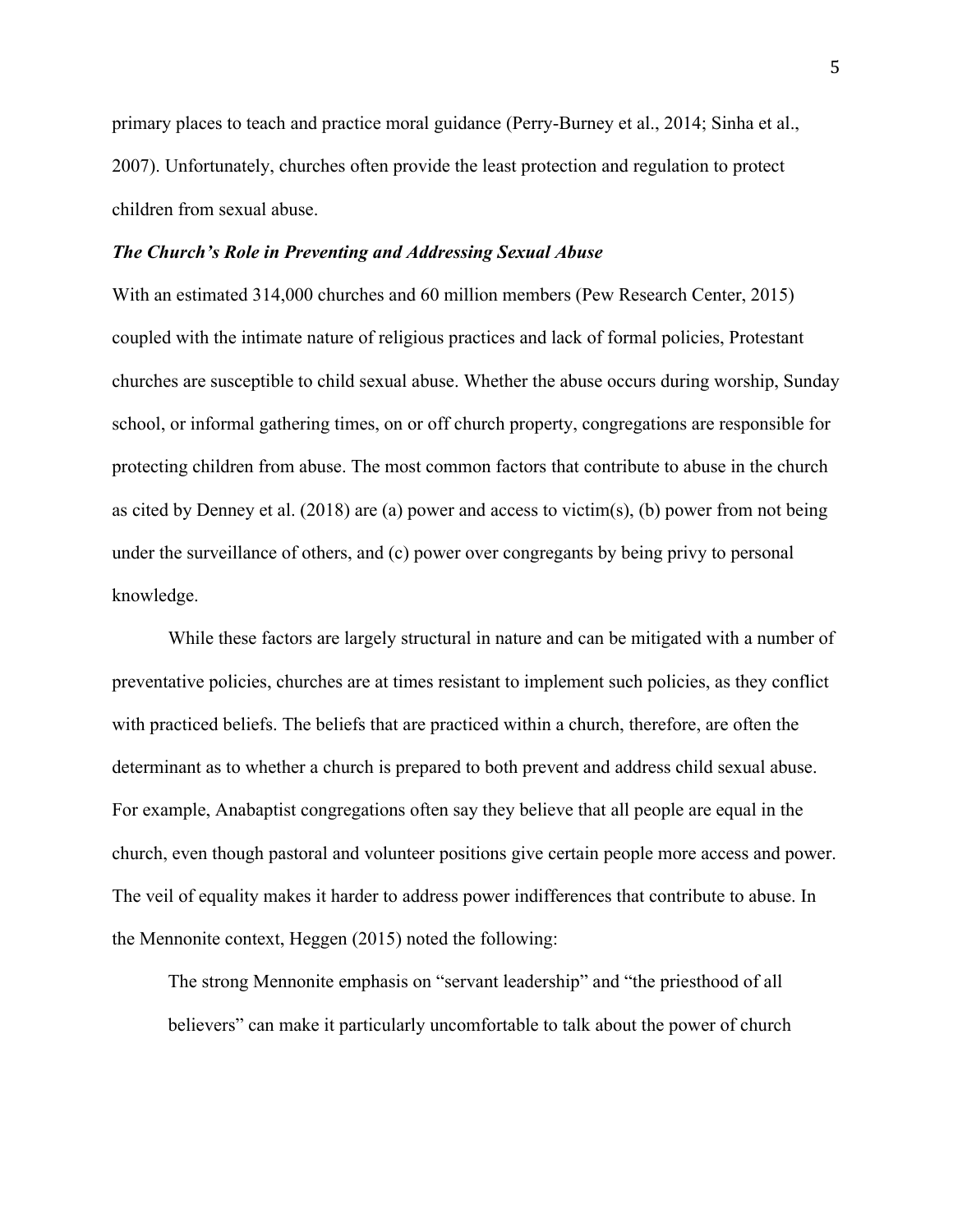leaders. Such hesitancy may make it more difficult to understand the inherent, often subtle power of the pastoral role and may make this power easier to abuse (p. 84).

Beliefs about trust, openness, vulnerability, and the inherent goodness of Christians contribute structurally to an environment that gives more opportunity for adults to sexually abuse children. In addition, other beliefs held by leaders and constituents surrounding grace, sin, forgiveness, judgment, and the role of women and children can make it difficult to respond to child sexual abuse when it occurs. Some churches are also hesitant to report abuse to the police or child protection services, which may be viewed as flawed and racist institutions.

Knowingly or not, church leaders and volunteers will often cloak their abuse under some sort of spiritual practice or shortcoming as to not draw moral outrage from others (Gardner, 2012). The most infamous occurrence of this phenomenon in the Mennonite Church USA denomination was the serial abuse of young women by internationally known scholar, theologian, and author John Howard Yoder. Yoder disguised his sexual abuse as a "grand, noble experiment" in which he claimed he was seeking to understand how to achieve deeper intimacy with others without committing sin (Martens & Cramer, 2015). Due to both Yoder's legacy and the language in which he hid his abuses, Yoder was able to abuse dozens of women before he was eventually stripped of his ministerial credentials (Goossen, 2015).

Grace and forgiveness, which are inherent principles to most if not all Christian religions, are often the stumbling blocks for churches failing to take proper disciplinary action against sexual abusers. Because the Bible emphasizes forgiving "seventy times seven" (Matthew 18: 21⎼22 RSV) and "if your brother sins against you, go and tell him his fault, between you and him alone" (Matthew 18:15) rather than reporting abuse to authorities, church leaders often choose to internally discipline offenders and support victims (Koontz, 2015). The result is an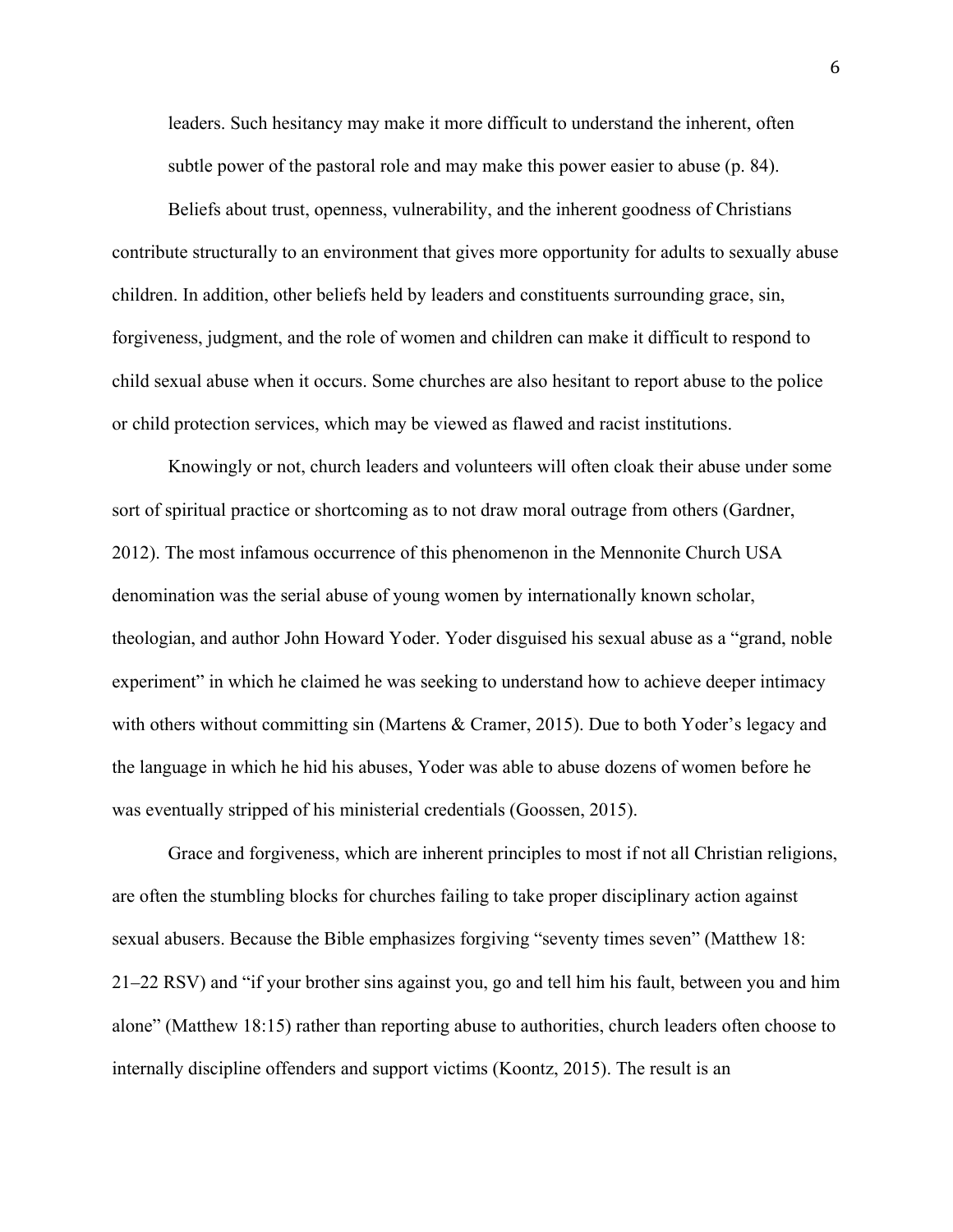underreporting of sexual abuse, offenders who are given opportunities to reoffend, and victims who are told to forgive their abusers without receiving the professional psychological, spiritual, emotional aid they need.

The U.S. DHHS provides guidance for preventing child abuse in youth-serving organization, as shown by Saul and Audage (2007). Guidance prepared specifically for faithbased settings are also readily available (Dove's Nest, 2020b; Brotherhood Mutual, 2019; Christian Reformed Church, 2020). After providing state-specific definitions of abuse, guidelines are typically provided in these broad areas: training for staff and volunteers, screening and supervision of staff and volunteers, interactions and care for youth, facility safety, responding to suspected abuse, and implementation of policy. Increasingly, guidelines are also provided for how faith-based settings might balance safety for children with careful inclusion of individuals with an offense history into church life (e.g., not volunteering with children or youth) (Dove's Nest, 2020a). Many denominations also provide guidelines for responding when the allegations are against a church leader.

Recognizing the cross-disciplinary needs of addressing sexual abuse in church settings, Protestant denominations have begun collaborating with lawyers, social workers, and mental health professionals to create organizations to prevent abuse and support survivors. Several organizations within the Mennonite Church USA context but not sponsored by the denomination—Dove's Nest, Into Account, Our Stories Untold, and The MAP List—provide a theological and social framework for ending abuse. Dove's Nest provides resources, training, and consulting for congregations on how to prevent abuse and how to create safe sanctuary policies. Into Account and Our Stories Untold are survivor advocacy groups that publish stories of survivors, while The MAP List tracks and documents credible allegations of abuses against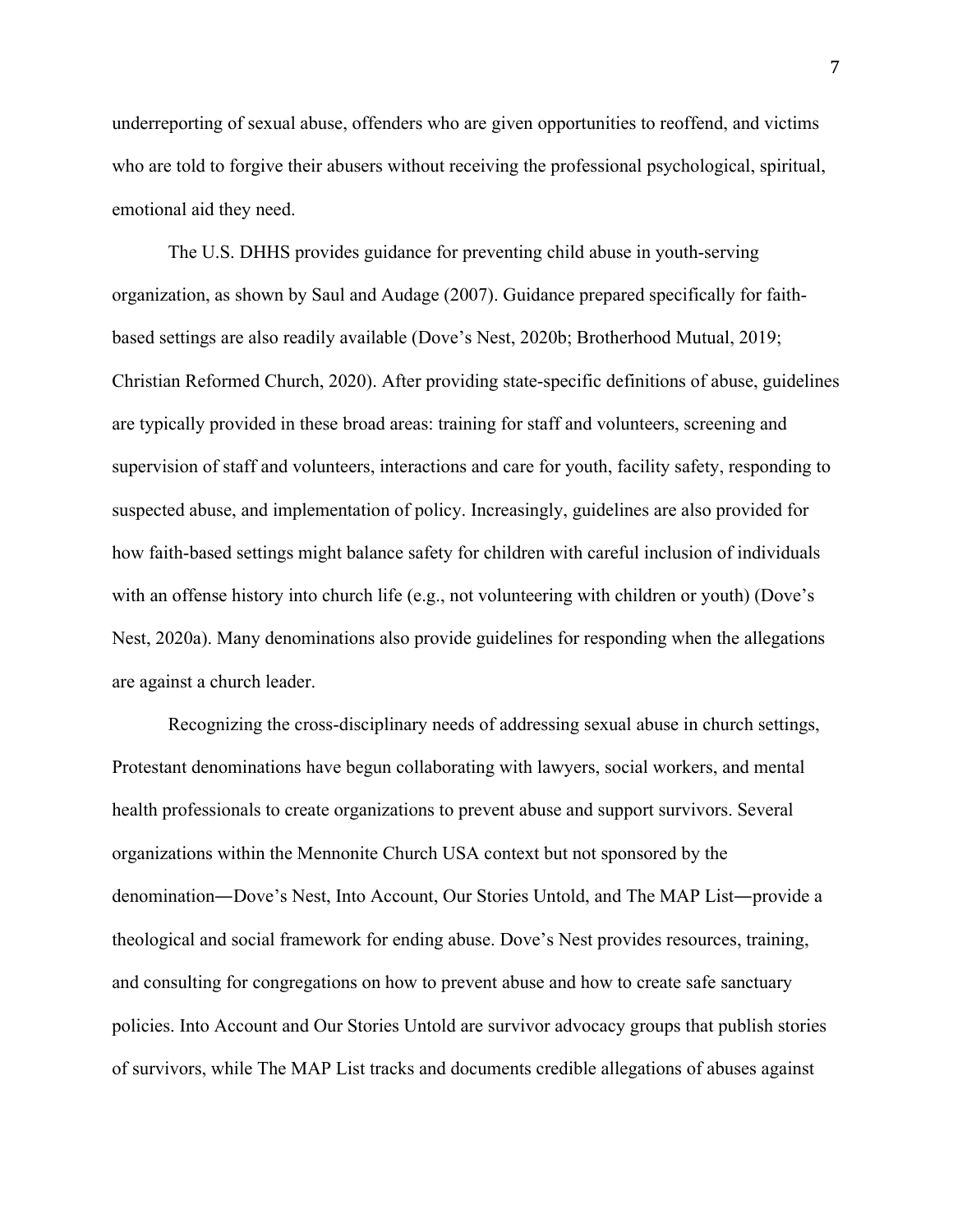pastors and church leaders. Though not specifically focused on child sexual abuse prevention and supporting survivors, the relief organization Mennonite Central Committee helps organizations around the world follow safe sanctuary practices. These organizations work with faith denominations beyond Mennonite and in other secular settings to prevent child sexual abuse and support survivors. Many other organizations with no formal connection to the Mennonite Church, such as Godly Response to Abuse in the Christian Environment (GRACE) and Survivors Network of those Abused by Priests (SNAP), work within religious settings on prevention of abuse and care for survivors.

Other faith denominations have also created policy guidelines and networks to help leaders and congregants prevent and address child sexual abuse. The Episcopal, Evangelical Lutheran, Presbyterian, Roman Catholic, Southern Baptist, and United Methodist Church have created resources to address sexual abuse within their congregations, which include reporting guidelines, guidelines for appropriate affection, screening procedures, and more.

Because church discipline is primarily handled by pastors and church leaders, however, whether these guidelines and recommendations are adopted are largely determined by local congregation leaders. Vieth (2019) notes that while all clergy are mandated reporters of child abuse, several states do not mandate reporting if the information was gained during confessional, leaving the discretion to pastors. Vieth (2019) elaborates further that there are limits to confidentiality and that one of these limits is mandated reporting laws. "However, even if a pastor is not required by law to report child abuse . . . it is 'God and [God's] Word that ultimately give pastors the right and responsibility to break confidence and protect the welfare of the person involved'" (p. 54).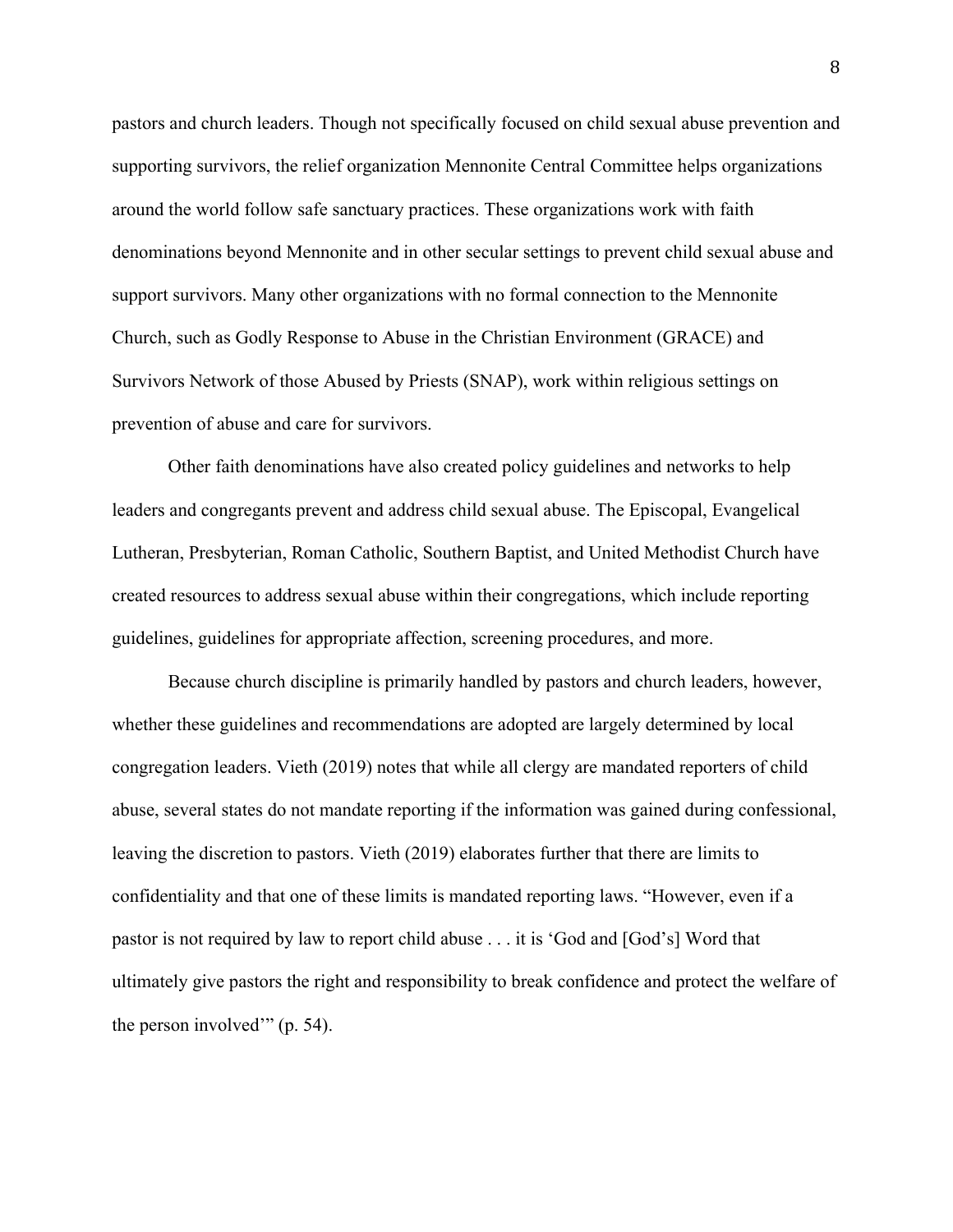#### *The Role of Social Work*

Since individual Protestant churches typically operate with much independence and discretion from their denomination and many are nondenominational, it is important that social workers and other child advocates work to ensure there are proper policies and structures in churches to keep children safe from abuse. For pastors and other church leaders to understand the importance of prevention of child sexual abuse, they must often be presented with both theology and research as to its prevalence, mitigation, and consequences (Vieth, 2012). While social workers are not expected to operate with fluency in religious contexts, their knowledge and skills for addressing abuse is a valuable asset to churches and other religious bodies in their communities. Social workers' expertise is often the vital component that is missing in churches creating child abuse prevention policies.

Furthermore, given the prevalence of child sexual abuse within church settings, social workers must also be equipped with the cultural competency to inquire about the possibility of abuse with their clients and to understand how child sexual abuse within the church is often coupled with spiritual abuse. Social workers are not expected to understand the complexities of each individual's spiritual makeup or denomination, but they should look for spiritual abuse as a part of a bio-psycho-social-spiritual assessment and be prepared to make a referral to a faith leader, if necessary. Without an understanding of the connection between sexual abuse and spiritual abuse, social workers may be stymied in assisting clients to heal from the harm they have experienced.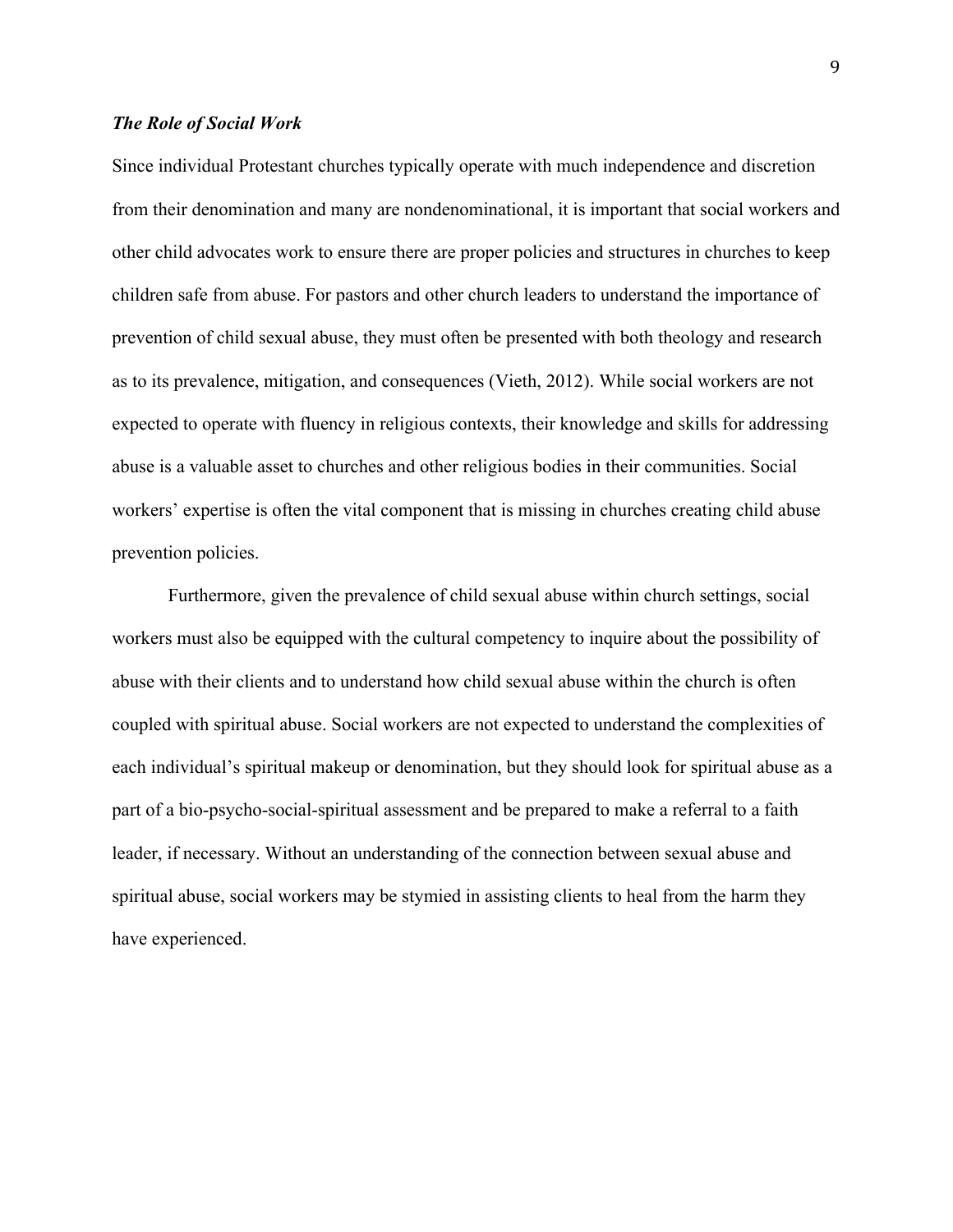#### **Purpose of Study**

Other than literature based on Catholicism and Harder and Haynie (2012), the professional literature does not yet provide an evidence base for ways that Christian churches or denominations can prevent abuse.

The present study seeks to identify the ways in which Mennonite USA Church congregations are engaging in child protection in 2018, as compared to 8 years earlier, and to discover what congregations express they need to further their child protection practices. The following are the research questions used for this study:

- (1) What are the characteristics, practices, and experiences of congregations in regard to child protection, and how have they changed since 2010?
- (2) What is the relationship between types of congregations and their child protection practices?
- (3) What information and resources do congregations want to enhance their child protection practices?

#### **Methods**

Dove's Nest conducted an online survey to determine the characteristics, practices, and experiences of Mennonite Church USA churches with and without written child protection policies. This 2018 survey was nearly identical to the one Dove's Nest conducted with Mennonite Church USA churches in 2010, in hopes that results could inform current practices as well as changes over time.

Mennonite Church USA is a Christian Anabaptist denomination that has a vision for healing and hope: "God calls us to be followers of Jesus Christ and, by the power of the Holy Spirit, to grow as communities of grace, joy and peace, so that God's healing and hope flow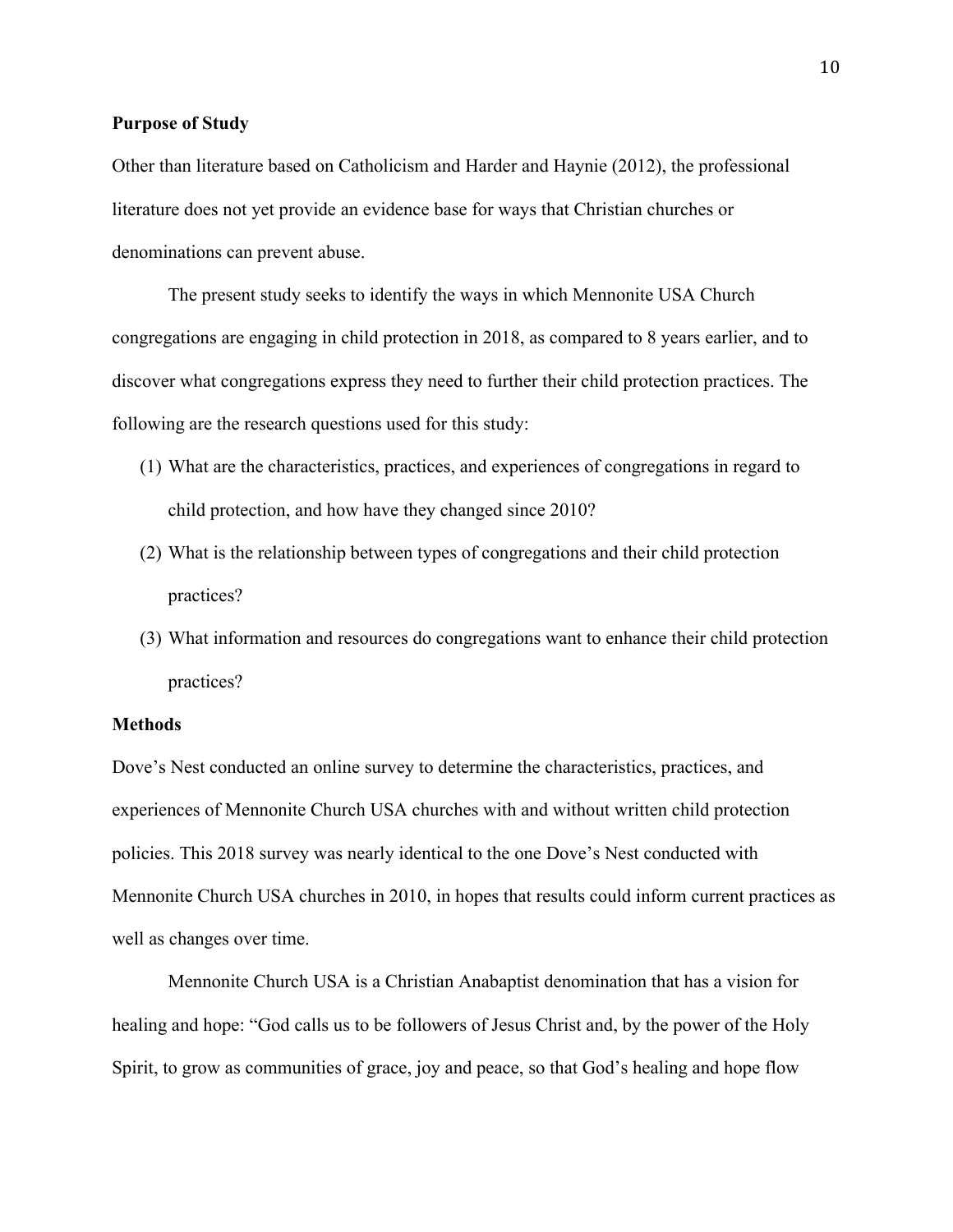through us to the world" (Mennonite Church USA, 2020b). Mennonite beliefs and practices vary widely but following Jesus in daily life is a central value, along with peacemaking.

In 2015, Mennonite Church USA posted *Ministerial Sexual Misconduct Policy and Procedure* resources on its website, and 3 years later, they posted further guidance, *Prevention and Response: Sexual Abuse and Non-Credentialed Individuals.* At the time of the 2010 survey, these resources were not available for congregations. The Mennonite Church USA website also includes links to organizations like Dove's Nest and Mennonite Central Committee, to a poster for recognizing and responding to sexual misconduct, and to sermons, books, pamphlets, and articles (Mennonite Church USA, 2020a).

A nonprofit organization, Dove's Nest has an informal relationship with Mennonite Church USA. The mission of Dove's Nest is "to empower and equip faith communities to keep children and youth safe in their homes, churches, and communities" (Dove's Nest, 2020a). Dove's Nest began as a grassroots movement among Mennonites in 2009 and has grown to be a vital and respected resource for child protection training and consulting in churches, schools, and camps associated with a broad range of denominations across the United States and Canada.

#### *Sample*

During January 2018, Dove's Nest sent two invitations through conference ministers and one by email to all congregations listed in the Mennonite Church USA online directory with email addresses. The survey tool included an informed consent language, including information on the intended purpose for the project, benefits and risks of participation, and on confidentiality for respondents. Respondents were invited but not required to provide identifying information. Responses were received from 124 out of 608 Mennonite Church USA congregations (20% response rate). Of the 124 respondents, 21 answered only the first item about whether they had a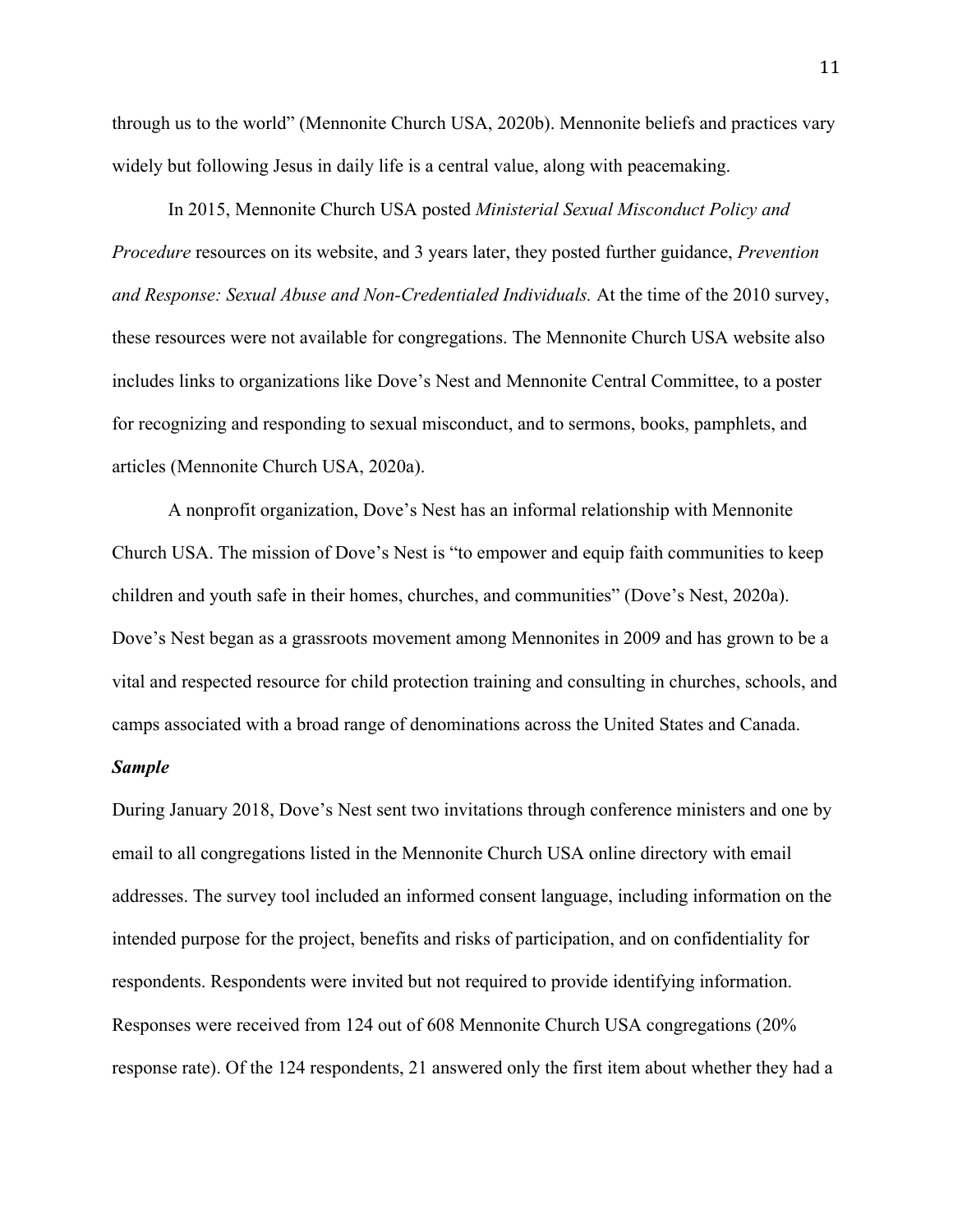child protection policy; analyses reported here are primarily based on the 103 valid responses (17% response rate) (sample sizes vary a lot due to missing data). In the 2010 survey, responses were received from 269 out of 855 Mennonite Church USA congregations (32% response rate). The denomination had a net decrease of 247 congregations from 2010 to 2018, due primarily to the departure of many of the more theologically conservative congregations.

#### *Instrument*

After a review of professional literature, the practices of other church denominations, and the *Safe Sanctuaries* model, and in consultation with Mennonite Church USA leadership, Dove's Nest developed a survey in 2010. The survey administered in 2018 was nearly identical, with minor changes in wording on some items and the addition of some new items to reflect maturation and changes in the field and to inform Dove's Nest on the visibility and usefulness of their services. Most questions were closed ended (dichotomous or multiple choice) and placed in a matrix with some open-ended questions. In general, the survey asked about child protection policies, personnel practices (staff and volunteers), child abuse experiences and preventive practices, and needs related to child protection and strengthening families. A more detailed description of the survey follows.

After defining a child protection policy as "a written document that outlines ways to keep children safe in your community/communities and what you will do if child abuse or neglect is suspected," opening survey questions asked if the church had such a policy. The survey then asked questions about child protection practices: What are practices used when hiring staff and accepting volunteers? How many church offices and classrooms have internal windows? How many adults and youth helpers are in the nursery, and how many adults are in each of the children's Sunday school classes?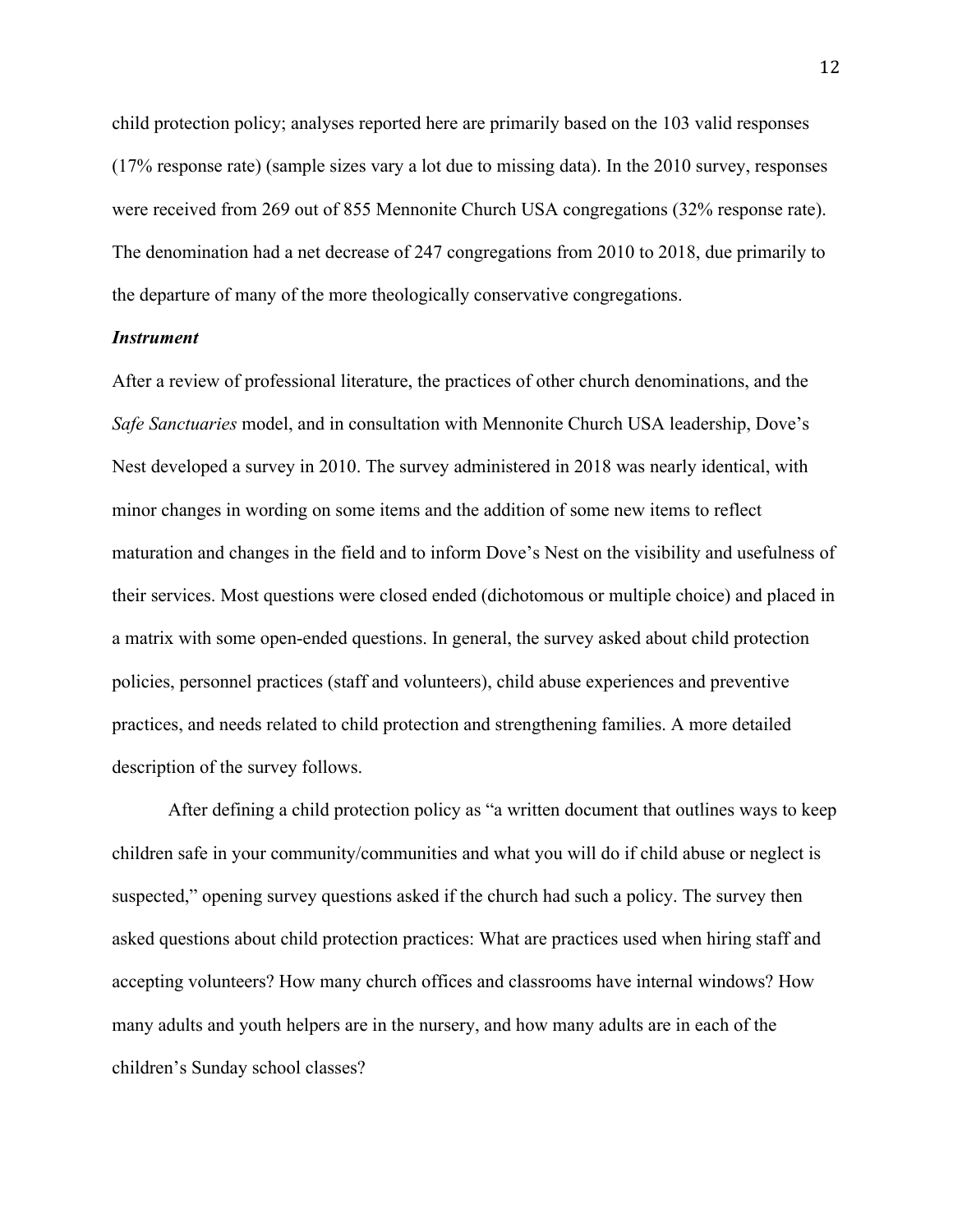The survey also asked churches if they had a written plan for including an individual with sex offense history into church life. Another question asked if they had a written plan for reporting suspected child abuse and if they had actually reported suspected child abuse. The next questions asked who in the church had received training on child abuse prevention and whether a child protection theme had been included in worship in the last year. Respondents were then invited to indicate the three things that would be most helpful to them in protecting children and strengthening families, followed by an open-ended comment field.

The final section of the survey invited the respondent to indicate the type of community in which the church is situated (in the country, in a small town or city, with various levels of population provided); to name the church's regional conference membership; to state the respondent's role in the church; to give the number of children, youth, and adults attending worship in a typical week; to indicate the proportion of families in the church in which English is the primary language; and to identify the race/ethnicity of people in the church.

New items in the 2018 survey asked the degree to which respondents were aware of and had used Dove's Nest resources to write or update their child protection policy, or the children's curriculum (*Circle of Grace*) provided through Dove's Nest. Respondents were also invited to express their needs for resources related to pornography, internet safety, healthy boundaries, support for victims/survivors, child-on-child abuse, and safely incorporating offenders into church life. One concluding item added in the 2018 survey invited respondents to express their interest in external accountability for their protection policies and practices.

#### *Procedure*

The four-page survey was administered online through Qualtrics; in 2010, the survey was administered online through SurveyMonkey and was piloted by four churches. Quantitative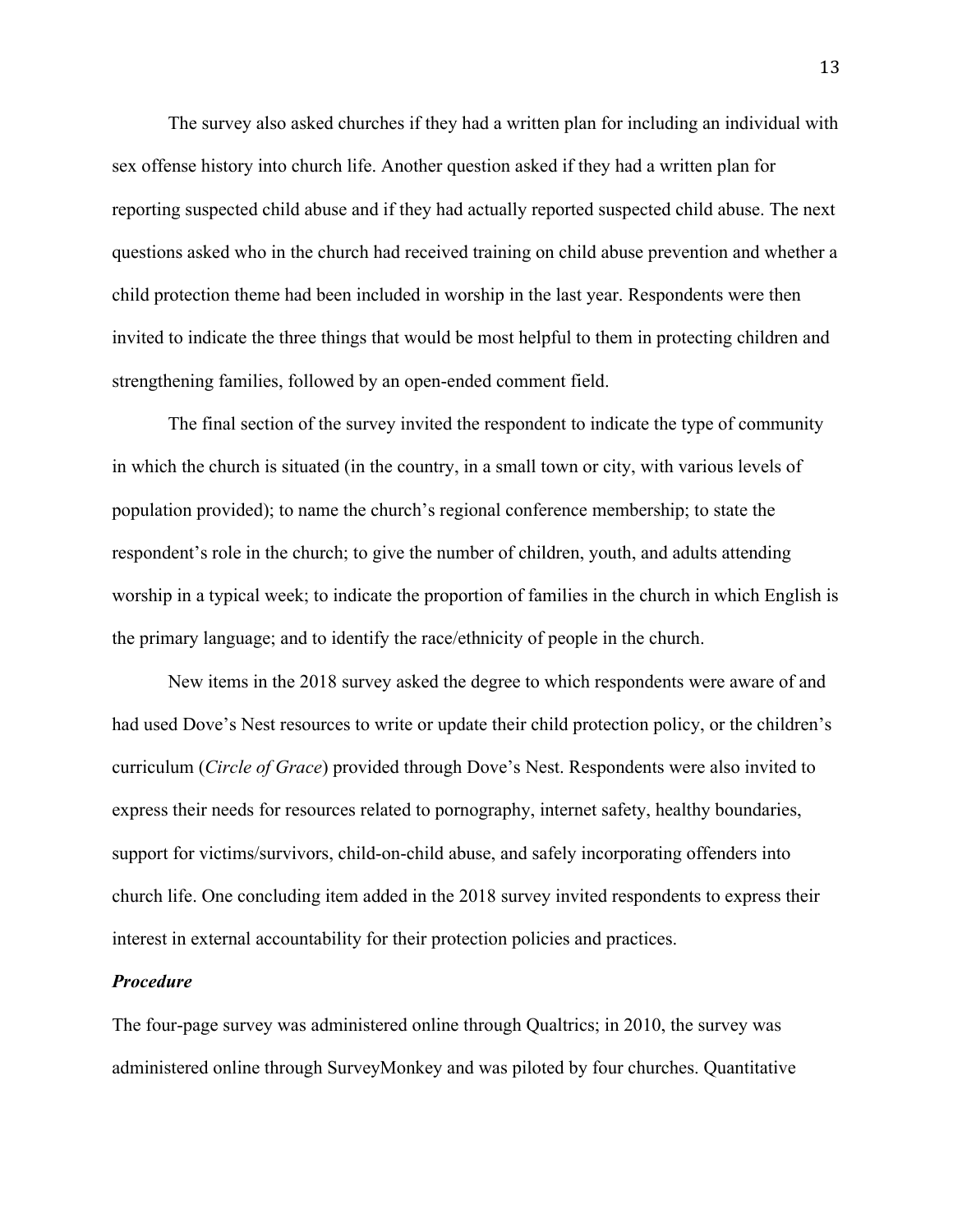analyses of survey results were conducted using Microsoft Excel and the Statistical Package for the Social Sciences. Qualitative analyses of open-ended item responses were conducted using Microsoft Excel by grouping responses into common categories and identifying themes.

#### *Sample Description*

The mean number of adults who attended weekly worship in respondents' churches was 77 (*SD*  $= 50.57$ ), with a median of 60 (range  $= 0-275$ ) ( $N = 81$ ). The mean number of youth who attended weekly worship in respondents' churches was 10 (*SD* = 9.62), with a median of 6 (range, 0–41), and nearly half (44%) of congregations having 5 or fewer youth. The mean number of children who attended weekly worship in respondents' churches was 18 (*SD* = 15.63), with a median of 10 (range  $= 0-70$ ), and 20% of congregations have fewer than 5 children. The number of adults was positively correlated with the number of youth (*r* = .633) and children (*r* = .747). Overall, responding congregations were smaller in 2018 than in 2010. In 2010, congregations reported a mean of 108 adults, 15 youth, and 25 children.

Based on the number of adults who were reported to attend weekly worship, responding churches were categorized into small (1–50 adults, 38% of the sample), medium (51–100 adults, 35% of the sample), and large (101–275 adults, 27% of sample)  $(N = 81)$ . English was the primary language for nearly all responding churches (95%). Only four churches reported that English was not the primary language spoken by its members.

Of responding congregations who responded to the survey item on geographic location (*N =* 85), 31% reported being located in a rural area (*n* = 26), 25% in a town with a population of less than 20,000 ( $n = 21$ ), 14% in a city/town with a population between 20,000 and 50,000 ( $n =$ 12), and 29% in a city/town with a population of more than 50,000 (*n* = 25). Using the geographic regions used by the U.S. Census Bureau (n.d.), Table 1 shows the geographic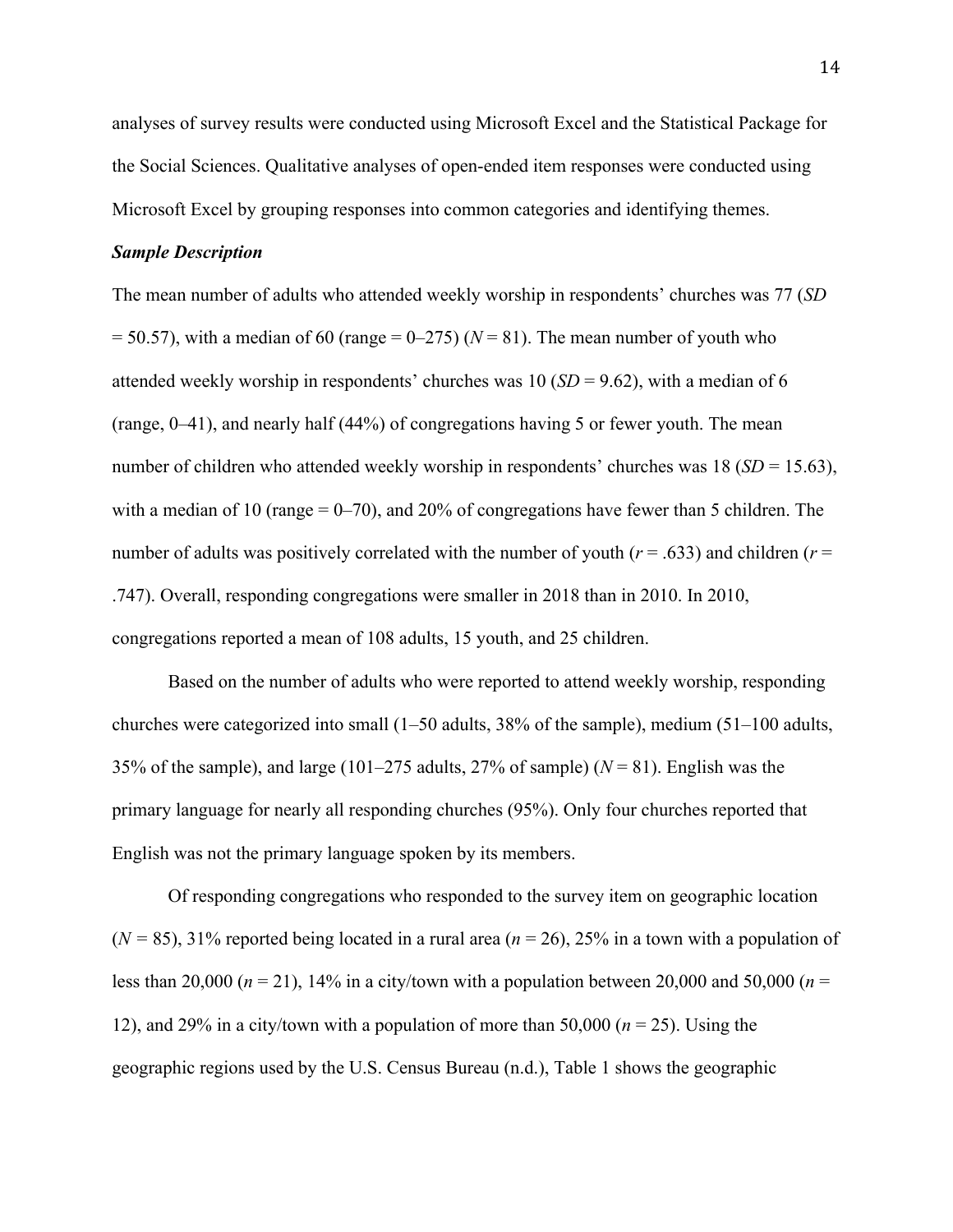representativeness of responding congregations. The proportions of responding congregations in each geographic region were similar in both surveys, with 10% fewer in the Midwest in 2010.

#### *[Table 1 near here]*

#### **Findings**

Nearly three-fourths (74%) of congregations responding to the 2018 survey indicated they had a child protection policy compared to just over half (52%) in 2010.

## *Characteristics, Practices, and Experiences of Congregations in Regard to Child Protection: Changes from 2010 to 2018*

More congregations in 2018 were being proactive in child protection practices than in 2010, regardless of whether they had a child protection policy (see Table 2). *[Table 2 near here]* A higher proportion of congregations were conducting background checks on staff and volunteers, and slightly more congregations were providing training and had internal windows in 2018 than in 2010. Congregations with a policy were much more likely to provide training to adults, teachers, and staff than congregations without a policy and were more likely to conduct background checks than congregations without a policy.

More specifically, responding congregations with policies in 2018 were significantly more likely to be conducting criminal background checks on staff (82%) than congregations without policies (52%) ( $\chi$ 2 = 8.462). Similarly, responding congregations with policies in 2018 were significantly more likely to be conducting criminal background checks on volunteers (63%) than congregations without policies  $(40\%) (\chi^2 = 4.131)$ .

Responding congregations with policies in 2018 were somewhat more likely to be conducting child abuse checks on staff (63%) than congregations without policies (48%) ( $\chi$ 2 = .178). Similarly, responding congregations with policies in 2018 were somewhat more likely to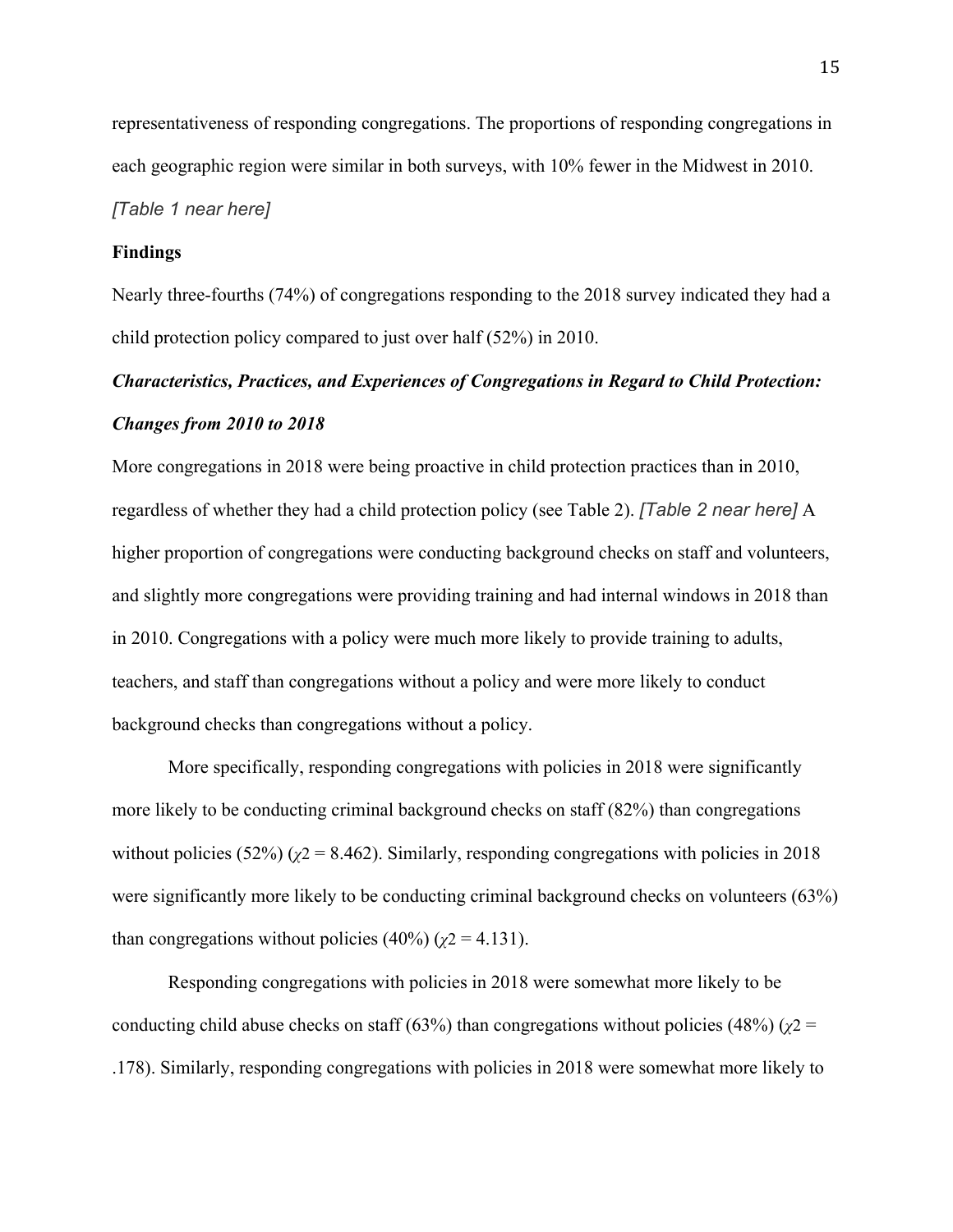be conducting child abuse checks on volunteers (45%) than congregations without policies  $(28\%) (y2 = 2.234).$ 

Of the responding congregations with a policy, slightly more congregations were conducting criminal background checks on staff in 2018 than in 2010 (82% compared to 74%). Similarly, a higher proportion of congregations without a policy reported conducting criminal background checks on staff in 2018 than in 2010 (52% cp. 39%).

Of the responding congregations with a policy, a similar proportion of congregations were conducting child abuse checks on staff in 2018 as in 2010 (63% cp. 61%). In contrast, a higher proportion of congregations without a policy reported conducting child abuse checks on volunteers in 2018 than in 2010 (48% cp. 28%).

Of the responding congregations with a policy, more congregations were conducting criminal background checks on volunteers in 2018 than in 2010 (63% cp. 50%). Congregations without a policy were three times more likely to be conducting criminal background checks on volunteers in 2018 than in 2010 (40% cp. 13%).

Of the responding congregations with a policy, a similar proportion of congregations were conducting child abuse checks on volunteers in 2018 as in 2010 (45% cp. 47%). In contrast, congregations without a policy in 2018 were three times more likely to be conducting child abuse checks on volunteers than in 2010 (28% cp. 8%).

Interestingly, between 2018 and 2010, congregations with a policy reported a decrease in their practice of asking potential volunteers to complete an application (32% cp. 64%), participate in an interview (21% cp. 44%), or get references checked (32% cp. 51%), whereas congregations without a policy participated in these practices at about the same level in 2018 as 8 years earlier.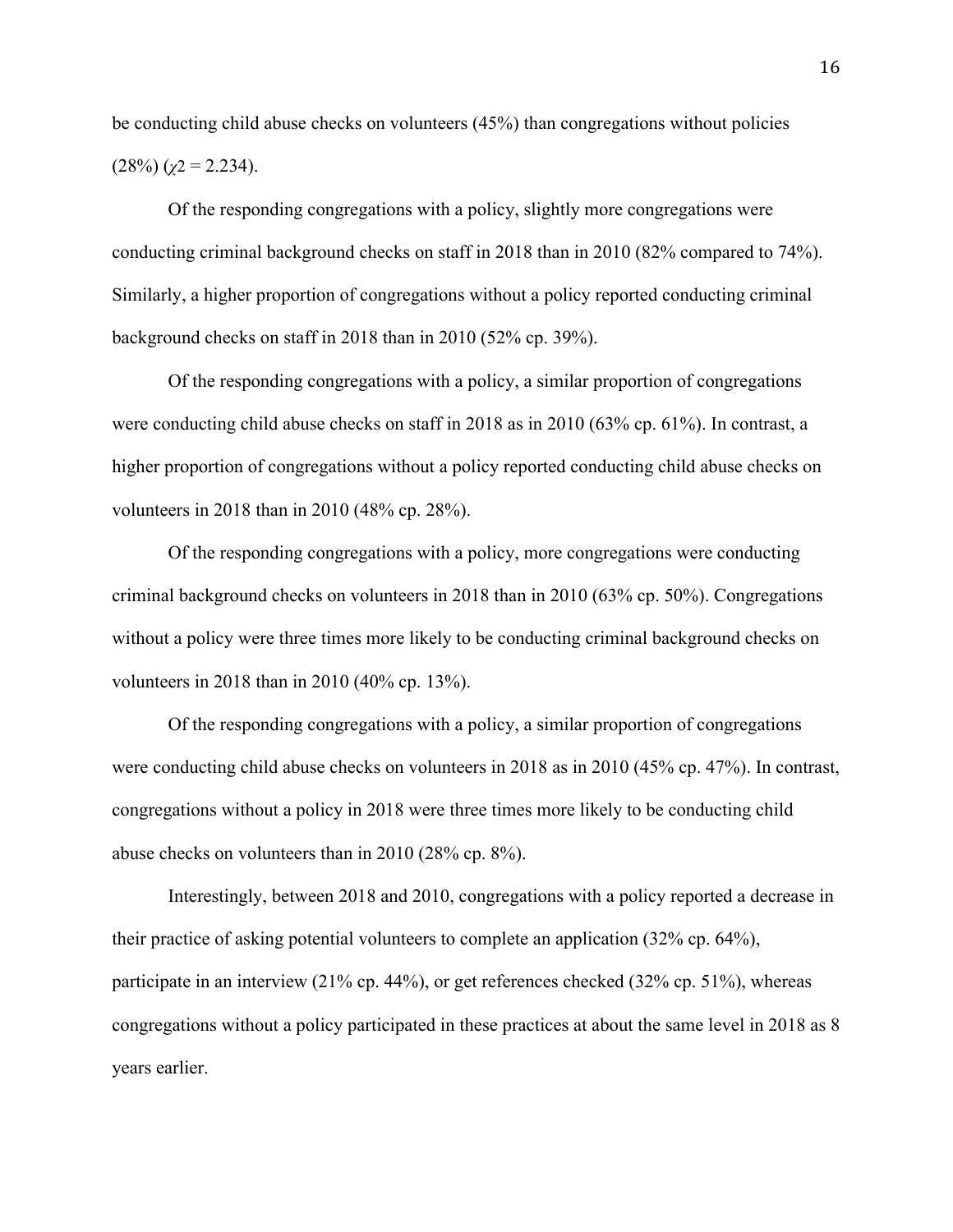In 2018, about two-thirds of congregations with a policy were providing at least 1 hour of training to teachers  $(69\%)$  and staff  $(63\%)$ , and less than half  $(41\%)$  were providing at least 1 hour of training to parents. Also in 2018, about one-fourth of congregations with no policy were providing training to teachers (25%) and staff (26%), and an even lower proportion were providing training on child protection to adults (9%).

A slightly higher proportion of congregations with policies were providing training in 2018 than in 2010 to teachers (69% cp. 54%), staff (63% cp. 51%), and adults (41% cp. 39%). Congregations without a policy were providing more training in 2018 than in 2010, but at a lower rate than congregations with a policy, for teachers (25% cp. 11%) and staff (26% cp. 10%) and the same rate for adults (9% cp. 9%).

In 2018, most congregations with a policy had internal windows in all church offices and classrooms (86%), while only half of congregations without a policy did (50%). Slightly more congregations had internal windows in 2018 than did in 2010, regardless of whether they had a child protection policy (86% cp. 79%) or not  $(50\% \text{ cp. } 40\%).$ 

Over half of congregations with a policy in 2018 (52%) and over one-third of congregations without a policy (37%) had at least two adults in a supervised nursery during worship in 2018. Interestingly, congregations without a policy reported having at least two adults in each classroom (or one adult and a roaming adult, such as an education superintendent or usher) slightly more often (30%) than congregations with a policy (23%).

Congregations with a policy made modest improvements in having at least two adults in the nursery (52% cp. 40%) and decreased in their likelihood of having two adults in classrooms (23% cp. 37%) from 2018 to 2010. Congregations without a policy increased from 2018 to 2010 in having two adults in the nursery (37% cp. 21%) and in classrooms (30% cp. 14%). Since most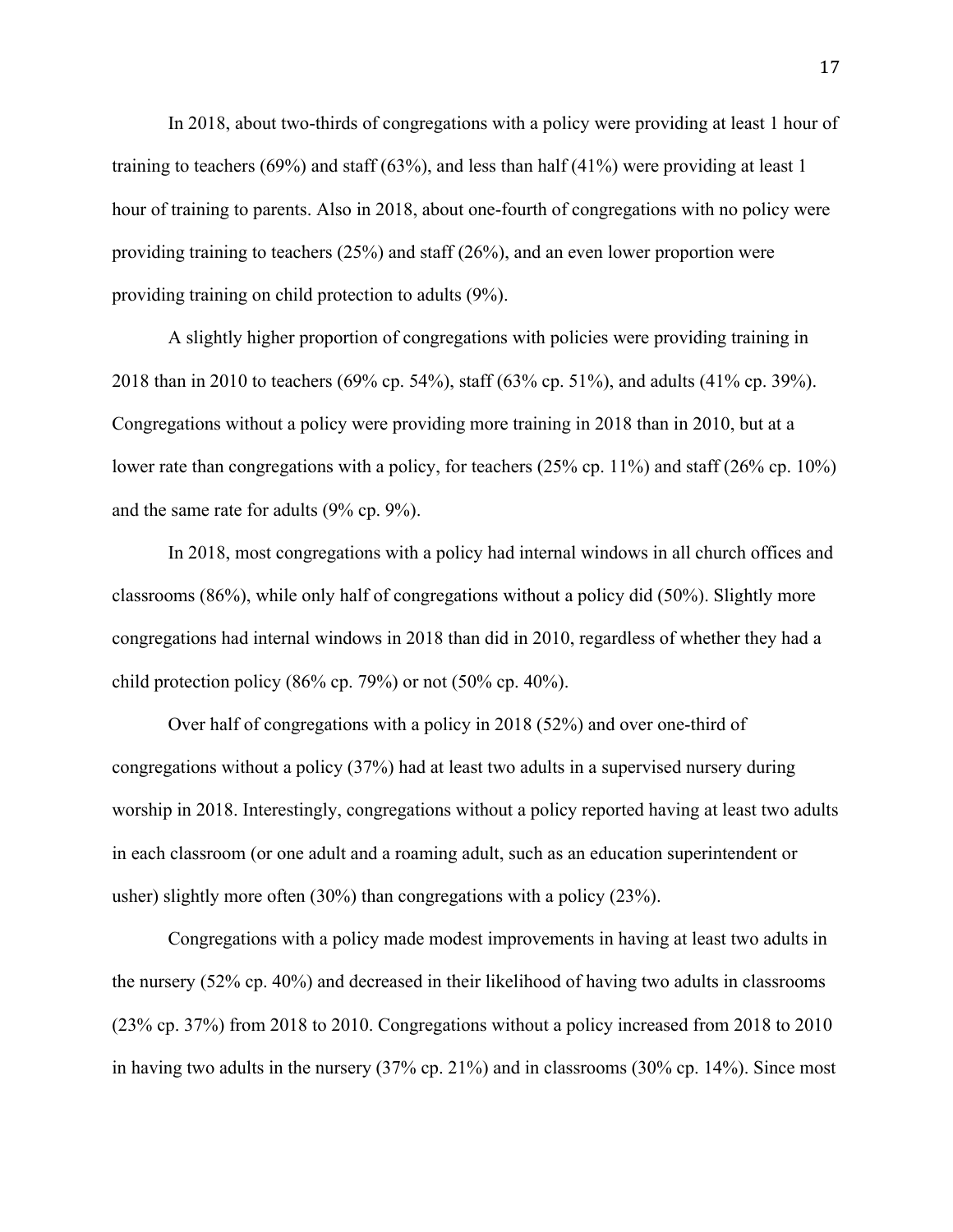responding congregations in 2018 were very small (median of 60 adults during a typical worship service), many congregations reported having one adult in a classroom and another roving adult. A number of congregations also reported not having a staffed nursery in 2018.

Most but not all congregations with a child protection policy (84%) in 2018 reported having a written plan for reporting suspected child abuse or neglect. Two-thirds of responding congregations with a child protection policy (66%) had a written plan for integrating an individual with a history of sexual offense. Almost no congregations without a child protection policy had written plans for reporting abuse or neglect (8%) or integrating an individual with a history of sexual offense  $(4\%)$ .

About the same proportion of congregations with a policy had a written plan for reporting suspected child abuse or neglect in 2018 as in 2010 (84% compared to 77%), with similar findings for if congregations without a policy had such a plan (8% compared to 6%). A much higher proportion of congregations with a policy had a written plan for integrating an individual with a history of sexual offense in 2018 than in 2010 (66% compared to 39%), while nearly all congregations without a policy did not have such a plan (4% in 2018 and 2010).

Just under one-fifth of congregations with and without a policy in 2018 had suspected child abuse or neglect with a child connected to their congregation (16% and 17%, respectively). This is only slightly more in 2018 than in 2010.

Less than half of congregations with and without a policy in 2018 had incorporated a child protection theme into worship in the past 12 months (49% and 38%, respectively), which is very slightly more in 2018 than in 2010.

#### *Relationship between Congregation Types and Child Protection Practices*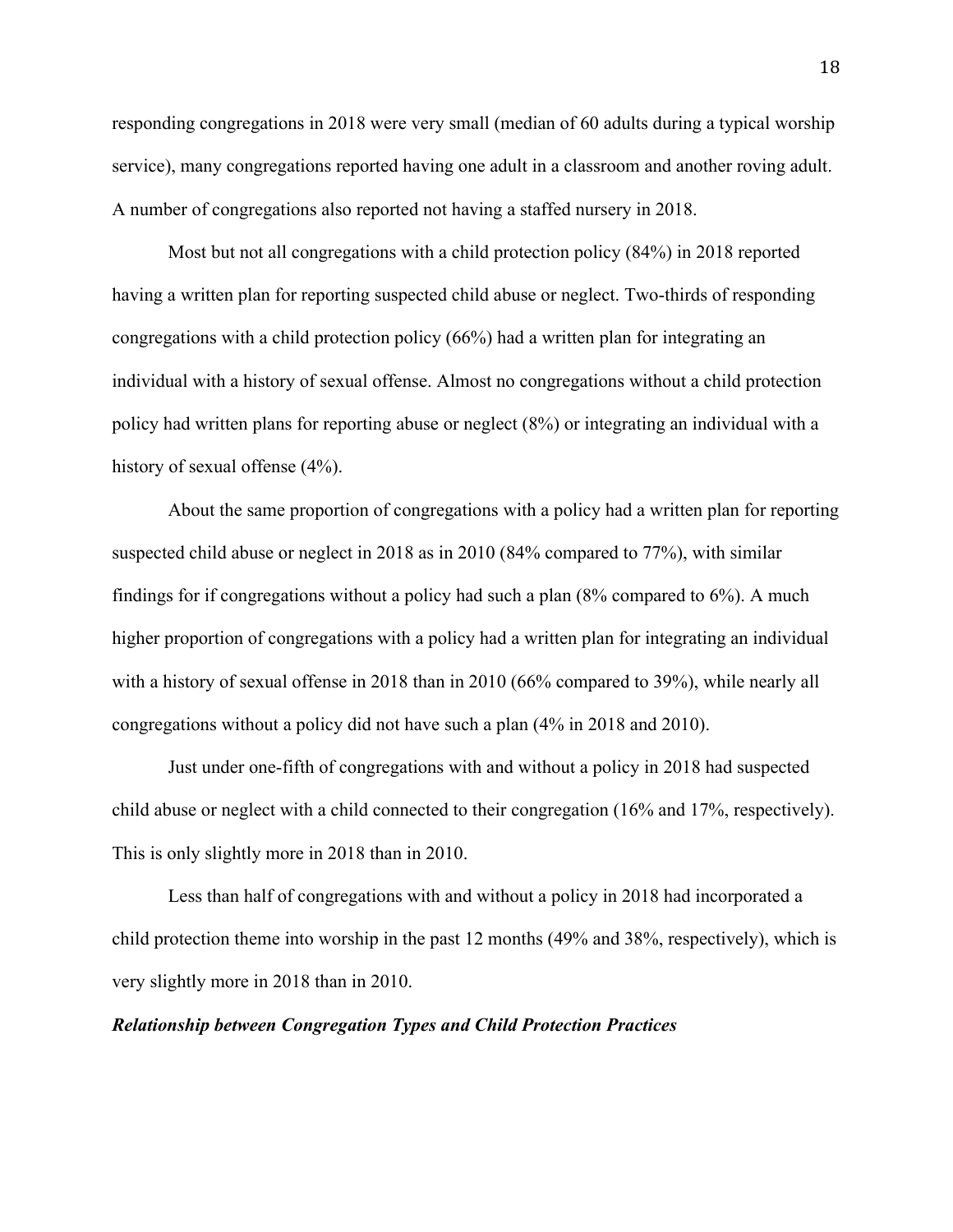Congregations of all sizes and community and geographic contexts increased the likelihood they had a child protection policy between 2010 and 2018, with the exception of congregations in the west, which stayed steady at 50%. The largest increases were found in small- and medium-sized congregations and congregations in rural areas and in the Midwest (see Table 3). *[Table 3 near here]*

Nearly all congregations of over 50 adults in 2018 had a child protection policy (89% of 51–100 adults, and 91% of 101–800 adults) compared to congregations with fewer than 50 adults (58%) ( $\chi$ 2 = 11.310). While congregations of all sizes were more likely to have a policy in 2018 than in 2010, congregations with 100 or fewer adults showed higher increases than did the larger congregations (32% and 30% increase for congregations of 50 or fewer adults and 51–100 adults cp. 19% for congregations with more than 100 adults).

In 2018, half of congregations with five or fewer children  $(50\%, n = 12)$  had a policy compared to most congregations with more than five children  $(82\%, n = 68)$ .

Congregations in geographic contexts of fewer than 50,000 population were more likely to have a policy than were congregations in cities with a population of 50,000 people or higher (81%/81%/75% cp. 69%), although the difference was not statistically significant. Congregations in rural contexts showed the highest increase in adopting a child protection policy between 2018 and 2010 (37% increase).

In 2018, over three-fourths (76%) of congregations with more than 50 adults were situated in a rural context compared to congregations in larger contexts (57% of congregations with more than 50 adults were in towns of less than 20,000; 50% in cities with a population of 20,000 to 50,000; and 56% in cities with a population of over 50,000) (*χ*2 **=** 4.179).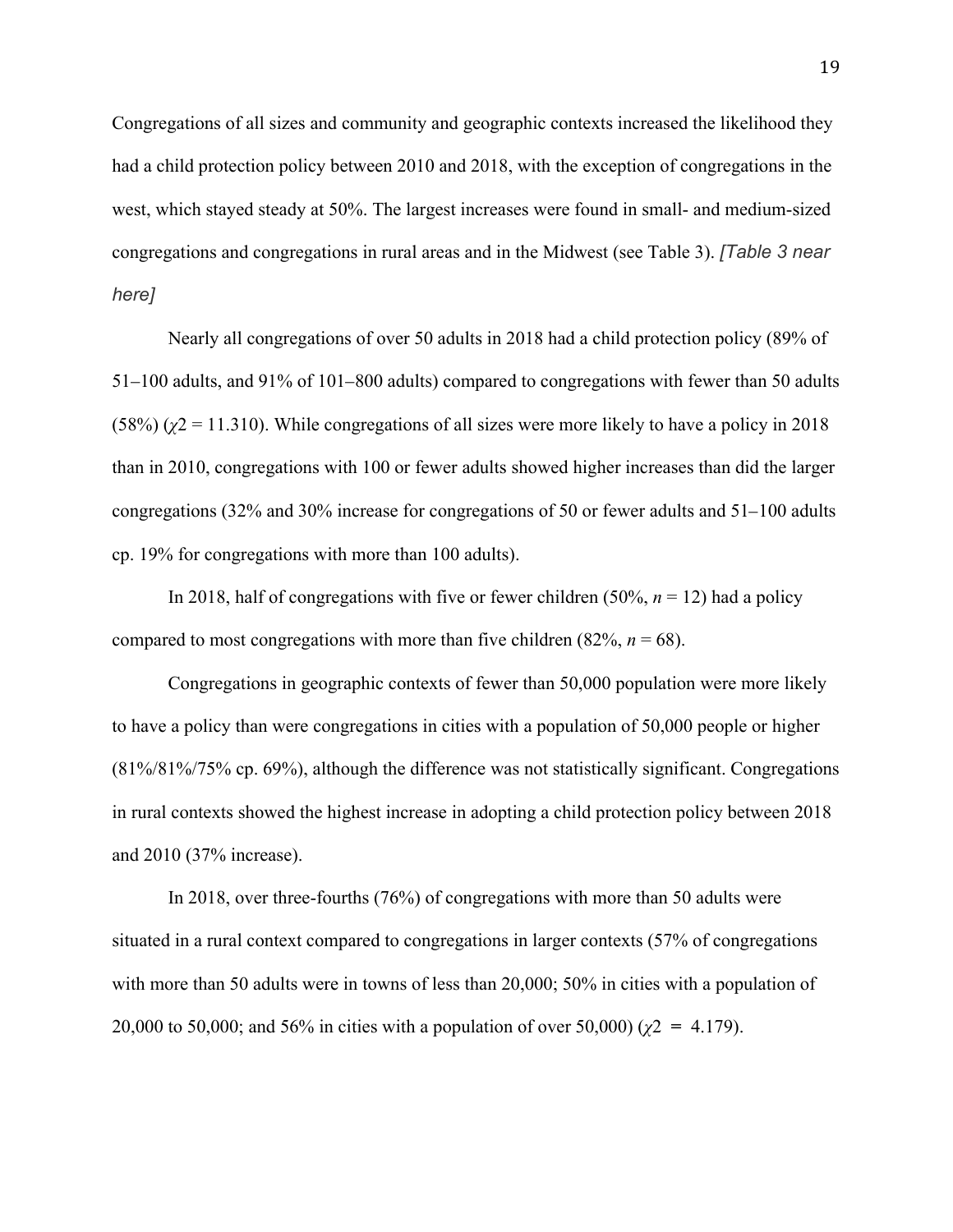Congregations in the Midwest and northeast in 2018 were much more likely to have a policy (89% and 85%) than were congregations in the south or west (57% and 50%) ( $\chi$ 2 = 7.786). Congregations in the Midwest increased the most in their likelihood of having a policy between 2010 and 2018, moving from 55% to 89%.

Significant changes were made to Pennsylvania's Child Protective Services Law in 2013 and 2014 which required screenings and trainings. Of the six congregations in PA, five had child protection policies. The one that did not was a large church and reported they did conduct criminal and child abuse background checks on staff and volunteers but did not offer any training to staff and volunteers. In 2010, a higher proportion of congregations in PA had a child protection policy than did congregations in other states. While the proportion was nearly equal in 2018 for congregations in PA compared to those not in PA, the number of responding churches in PA was much lower.

#### *Information Wanted by Congregations to Enhance Their Child Protection Practices*

On average, respondents in the 2018 survey wanted more information on healthy boundaries (especially for youth) and internet safety. The least requested information was on pornography (see Table 4). *[Table 4 near here]*

Respondents were asked the degree to which they would be interested in Dove's Nest providing external accountability for their child and youth protection policies and practices. On a scale of 1 to 7, with 7 indicating "very interested," the mean rating was 3.79 (*SD* 1.98), with 27 out of 61 respondents indicating a 5, 6, or 7.

#### **Discussion**

*Characteristics, Practices, and Experiences of Congregations in Regards to Child Protection: Changes from 2010 to 2018*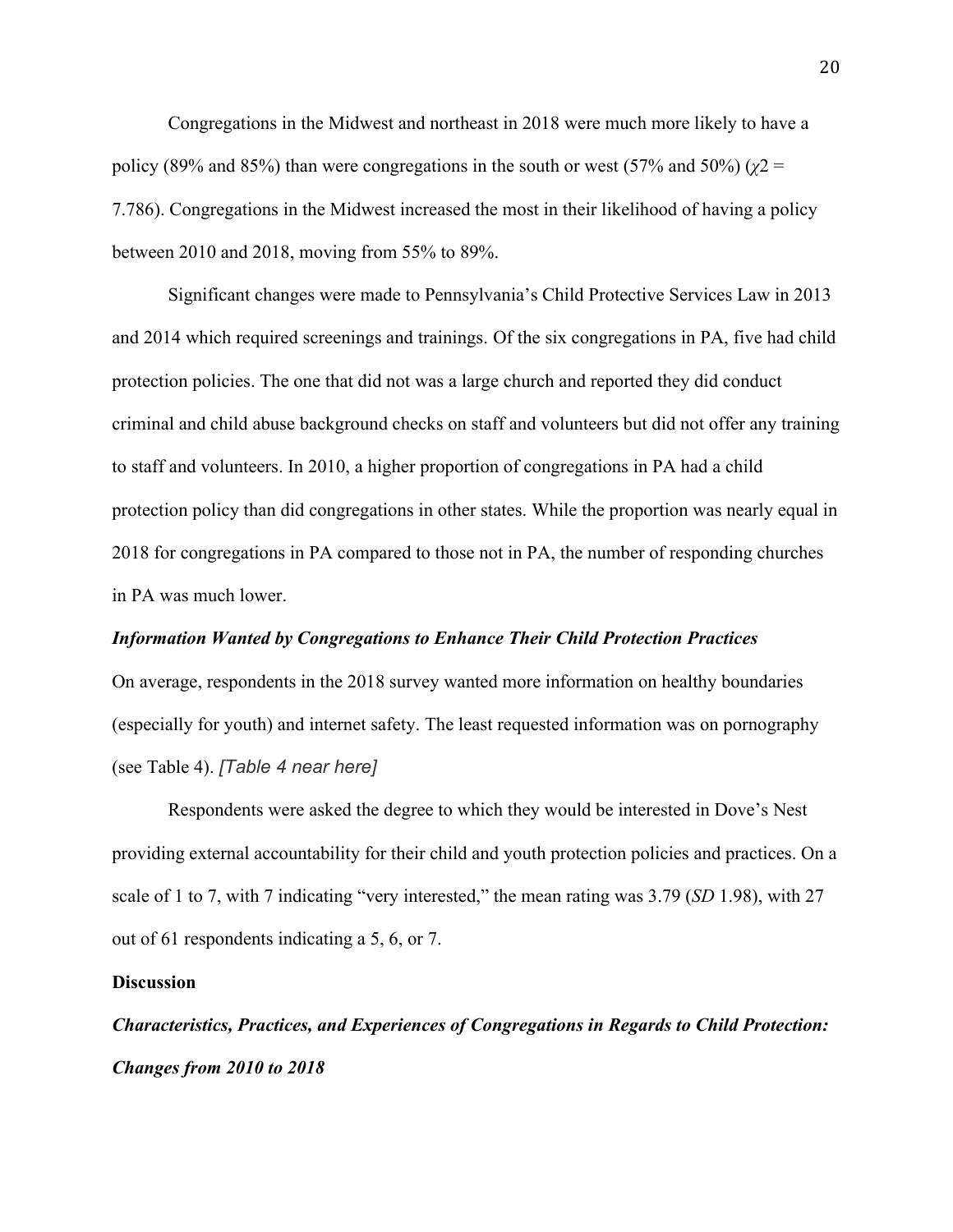Overall, congregations in 2018 reported being more proactive in child protection practices than in 2010, regardless of whether they had a child protection policy. While the reason for this change in proactivity was not assessed in this study, it is likely due to multiple factors, including presence of child abuse and child abuse prevention information in the media and increased expectations from insurance providers for liability purposes.

Congregations with a child protection policy responding to the 2018 survey were more likely to be proactive in child protection practices than congregations without a policy, especially in regard to conducting criminal background checks on staff; providing child abuse training to staff, volunteers, and parents; having internal windows; and having written plans for responding to possible abuse and to offenders. Nevertheless, congregations without policies responding to the 2018 survey were participating in some child protection practices, especially conducting criminal background checks and child abuse checks on staff and incorporating a child abuse theme into worship.

When hiring new staff, about three-fourths of congregations with a policy responding in 2018 conducted criminal background checks and about two-thirds conducted some form of child abuse checks. About half of congregations without a policy participated in the same child protection practice. About 20% fewer of congregations with and without a policy conducted the same criminal background and child abuse checks on volunteers. Background checks are conducted routinely in schools, childcare, and other human service settings. Similarly, they are conducted quite routinely in most large churches and in Catholic churches. Although not known empirically, some small- to medium-size churches are reluctant to adopt the practice of conducting background checks, citing cost, invasion of privacy, or administrative burden as reasons. Many of these smaller churches may also perceive that abuse is not possible or prevalent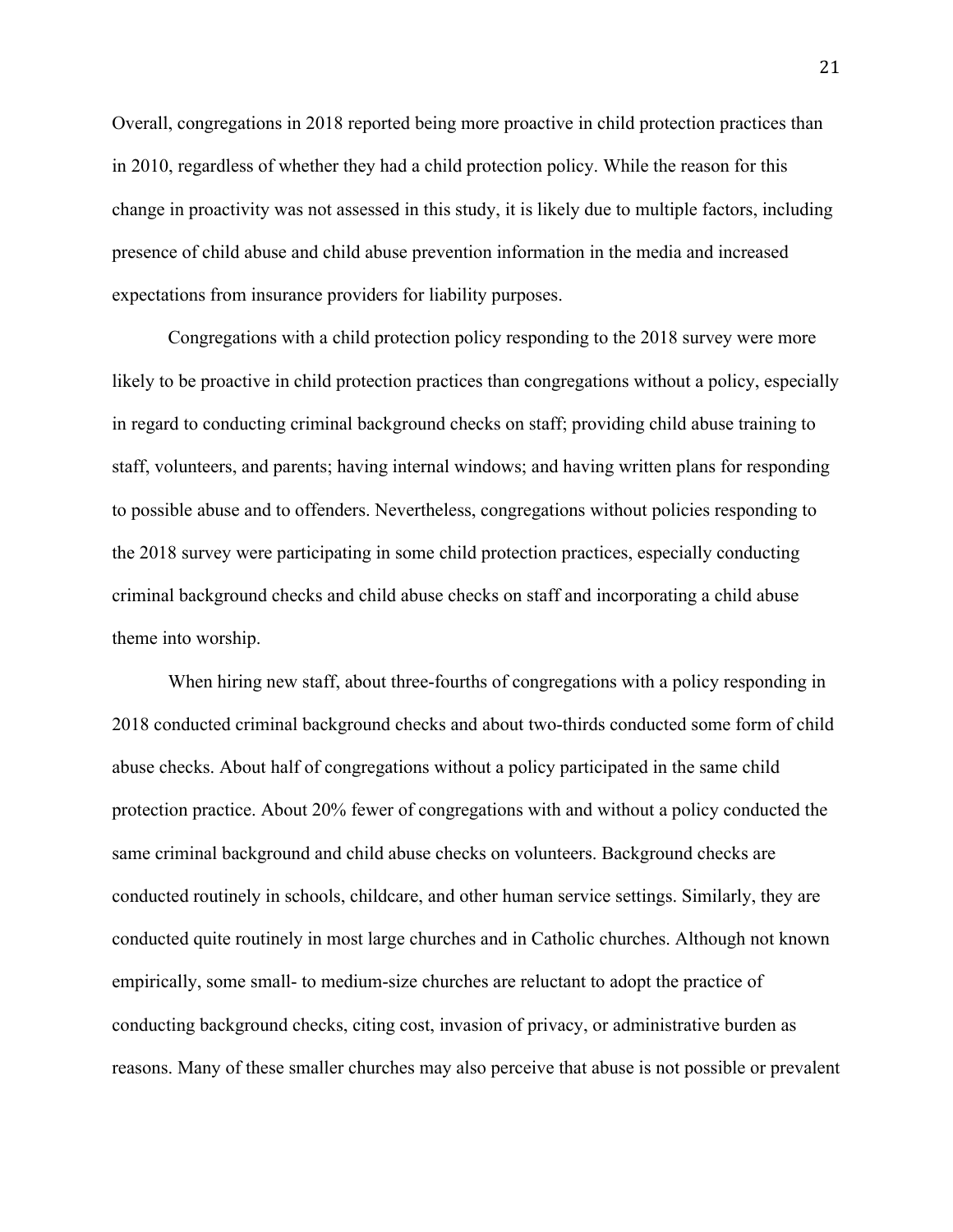in their community or that they could detect an abuser without the use of a background check and so are not motivated to conduct background checks.

Congregations with policies did not change much in their child protection practices from 2010 to 2018, whereas congregations without policies improved significantly in their child protection practices in that same time period, especially in regard to conducting background checks. For example, congregations without a policy in 2018 were three times more likely to be conducting criminal background and child abuse checks on volunteers than congregations without a policy in 2010. It may be that while congregations are policy averse, they still recognize the need for child protection practices.

About two-thirds of congregations with a policy in 2018 were providing at least 1 hour of training to teachers and staff, and less than half were doing so for adults in the congregation. Even fewer congregations without a policy were providing training in 2018, but there was a substantial increase for these congregations since 2010. The role of education is critical in raising the awareness of abuse, in recognizing the signs of possible abuse, and in reporting the suspicion of abuse to authorities.

Most congregations with a policy (86%) reported they had internal windows in all church offices and classrooms while only half of congregations without a policy (50%) reported the same. Congregations did not change much in this basic child protection practice from 2010 to 2018.

While small improvements were made in congregations following the two-adult rule in nurseries and classrooms, the percentage of churches respecting this important child protection practice is still quite small. This finding may be related to the median size of responding churches having fewer than 100 adults, 12 youth, and 6 children. Smaller churches are typically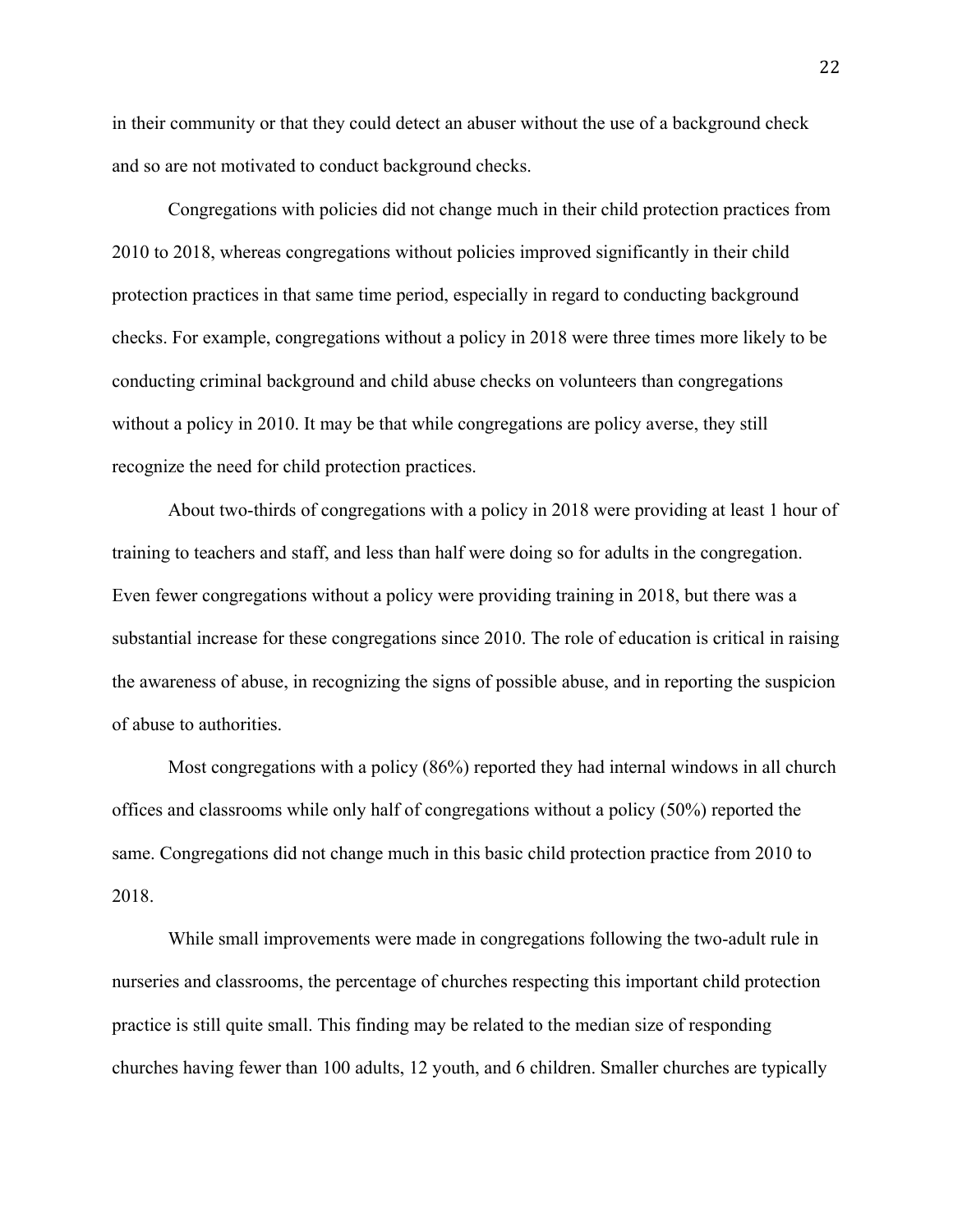more trusting of one another and refer to their community as "family," and have fewer adult personnel available to staff a nursery or teach a children's class. The practice of leaving doors cracked open and having a roving superintendent or other volunteer or moving Sunday school classes to a public part of the church campus may play a role in improving child safety in these smaller settings.

Most congregations with a child protection policy (59 of 62) had a written plan for reporting suspected child abuse and neglect. It is disappointing that 3 did not have such a plan. Congregations with a policy increased significantly in having a written plan for integrating an individual with a history of sexual offense between 2010 and 2018; this has been an area of emphasis for Dove's Nest's provision of training and resources. As one would expect, nearly all congregations without a child protection policy also did not have written plans for reporting suspected child abuse or integrating an individual with a history of sexual offense.

A small number of congregations with and without a policy in 2018 had suspected child abuse and neglect with a child connected to their congregation, which is about the same number as 8 years earlier. For a variety of reasons, many congregations are unlikely to report abuse, leaving victims and potential victims vulnerable to abuse. It may be that a congregation does not recognize the behavior as abusive or that the congregation thinks they can handle it without bringing in authorities, perhaps to protect their reputation in the larger community or perhaps to preserve relationship with the individual doing the harm or their family.

Less than half of congregations had incorporated a child protection theme into worship in the past year, which is about the same proportion as reported 8 years earlier. Speaking about child abuse from the pulpit raises awareness of the issue, increases the likelihood of reporting,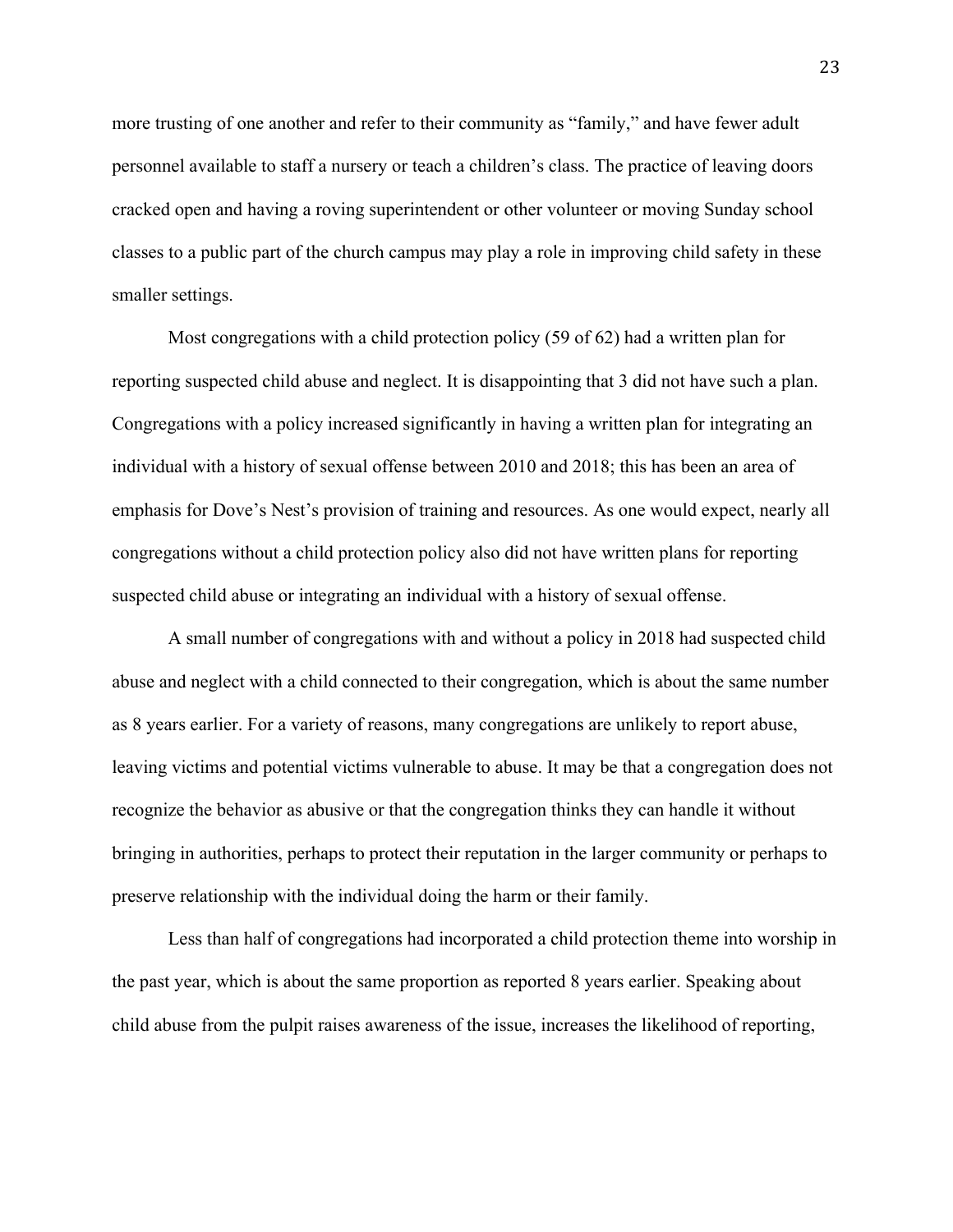increases the practice of consent and healthy boundaries, and, if done appropriately, can help to ease the pain of survivors.

#### *Relationship between Congregation Types and Child Protection Practices*

Larger congregations with more children were much more likely to have child protection policies than smaller congregations with fewer children. In this sample, larger congregations were more likely situated in rural communities than in urban communities; a higher proportion of these larger congregations in rural context reported having adopted child protection policies in 2018 than in 2010.

The churches responding to the survey were similar in size to other churches in Mennonite Church USA. In 2018, as evidenced by a denominational leader, Mennonite Church USA had about 608 congregations with about 70,061 members, which calculates to an average of 115 members per church (N. Kauffman, personal communication, May 28, 2020).

Congregations in the Midwest and northeast were more likely to have policies than in other parts of the United States; these are also regions where Dove's Nest, the sponsor of this survey, has held more trainings.

As expected with increased enforcement of child protection practices in Pennsylvania beginning in 2013 (Pennsylvania Department of Human Services, 2020), congregations in this state were very likely to have policies and to be following child protection practices. In 2018, 85 of the 608 (14%) Mennonite Church USA congregations were located in Pennsylvania. These congregations were significantly impacted by the state's new policies, especially in regard to reporting. At the same time, many of the congregations located in Pennsylvania were also seriously considering leaving the denomination due to theological differences in 2018, which likely influenced the low response rate from Pennsylvania churches in 2018 ( $n = 6$ ).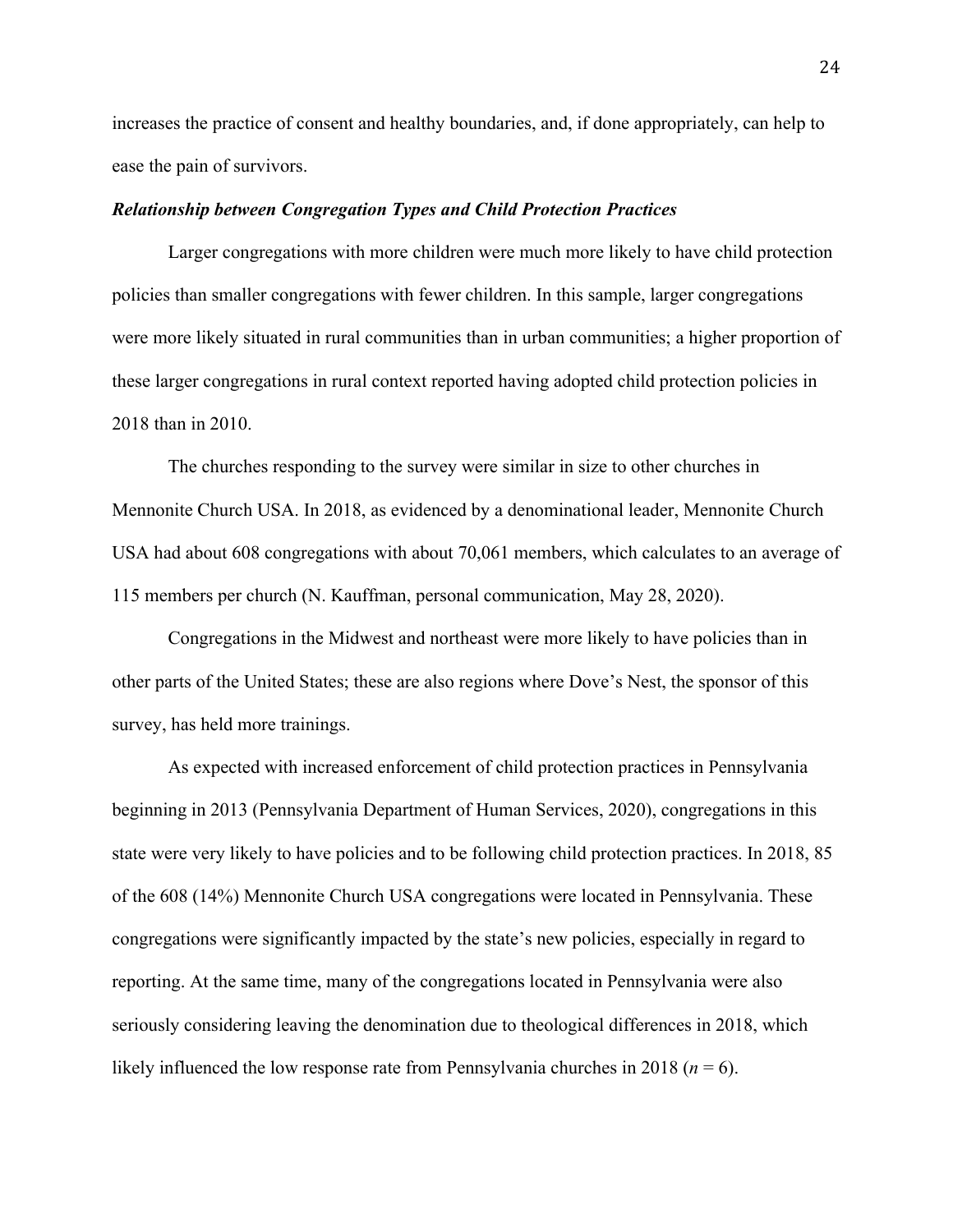## *Information and Resources Wanted by Congregations to Enhance Their Child Protection Practices*

Respondents in the 2018 survey wanted more information on healthy boundaries (especially for youth) and internet safety. Some were interested in Dove's Nest providing external accountability for their child and youth protection policies and practices.

#### *Implications for Practice and Research*

This study opens a new area of study for child abuse prevention in church settings. Other than the study upon which this one builds and studies on Catholic settings, no other empirical study yet exists in the child welfare literature on the development, adoption, and implementation of child protection policies in Christian denominations or churches. Also, no other empirical study is yet published on the practices of a Christian denomination or church in preventing child abuse, other than those in Catholic settings. This study is also groundbreaking in that it shows the change over time of one small Christian denomination in moving toward improved policies and practices with child protection. While significant work remains in ensuring the safety of children in this and likely other Christian church settings, it is encouraging to see progress in the right direction.

Ensuring that children are safe from abuse while in church settings is imperative. All types of abuse—whether it be sexual abuse, spiritual abuse, or other types of abuse—are real dangers, especially for children and other vulnerable individuals. The church setting presents unique vulnerabilities in terms of structure and theology, and it is incumbent on church leaders and members in all types of denominations and settings to take necessary steps to ensure the safety of children.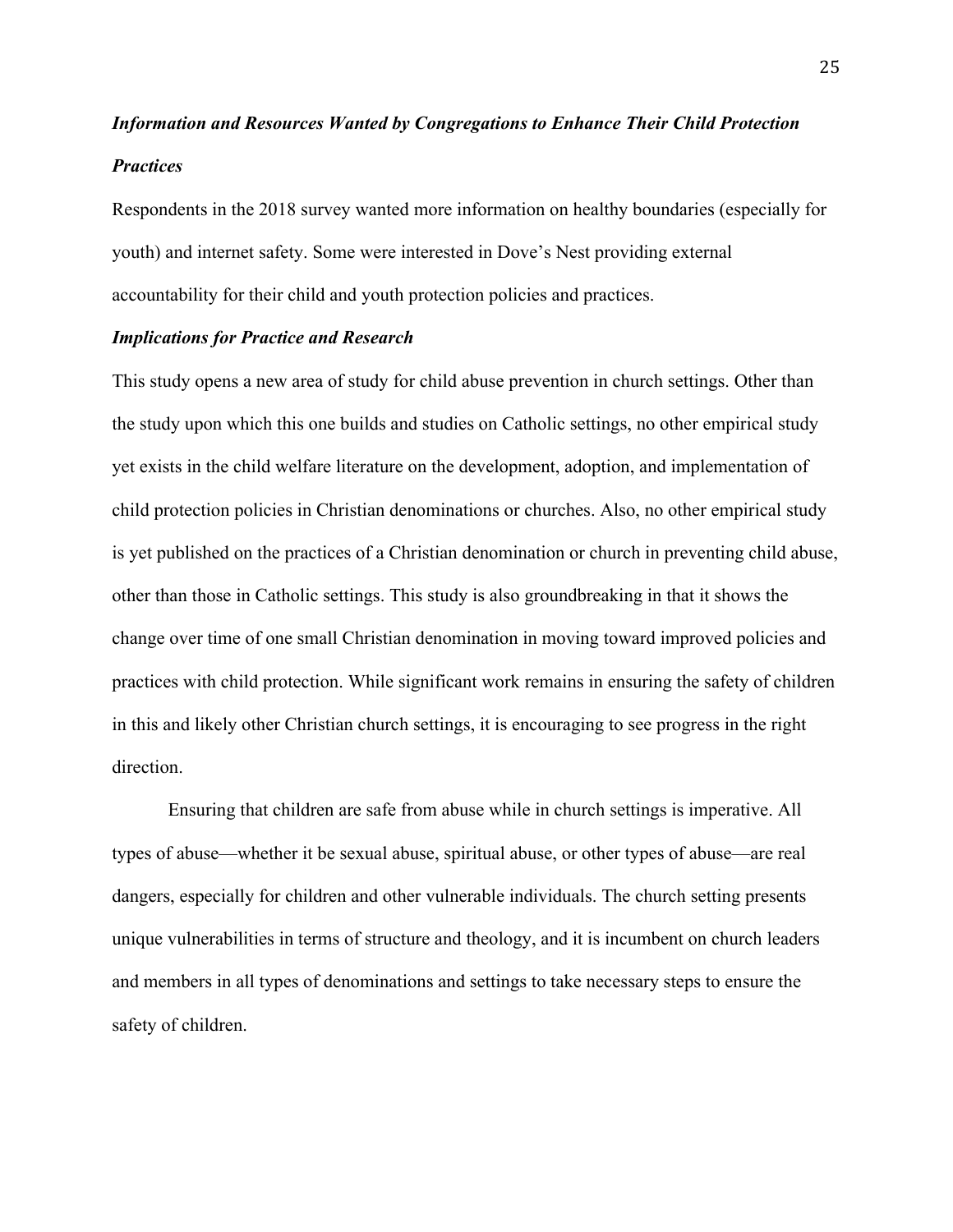Whether they are cognizant of it or not, denominations and churches and their leaders have significant power over their members in numerous ways. This power must be turned toward the positive by creating, adopting, and implementing child protection policies and practices.

Social workers should consider engaging denominations and churches through both theological and structural avenues. The theological avenue provides the purpose and context for the work of child protection. It needs to address core beliefs and values such as power, grace, and forgiveness. If this work is outside the ability or familiarity of the social worker, it's important to bring in others who can help. Social workers can be especially helpful in addressing structural needs of church settings, including the provision of trainings on recognizing the signs of abuse and reporting suspicions of abuse; the detection and addressing of points of vulnerability in the church's physical structure, schedule, or other practices; and the provision of information on personnel practices and supervision of children.

#### **Limitations**

The limitations to this study are many and must be noted when considering the findings. The Mennonite Church USA denomination is small, and findings may not be generalizable to Protestant or nondenominational congregations. The proportion of responding congregations was also small, likely impacted by the denomination going through a tumultuous time in 2018, with quite a number of congregations and conferences discussing whether to leave the denomination over theological differences not directly related to child abuse. As evidenced by a denominational leader, 19 congregations left the denomination in 2018, and another 12 left in 2019 (N. Kauffmann, personal communication, May 28, 2020). Consequently, congregations reconsidering their relationship to the denomination may have been less likely to give attention to a survey they perceived as coming from the denomination. (While Mennonite Church USA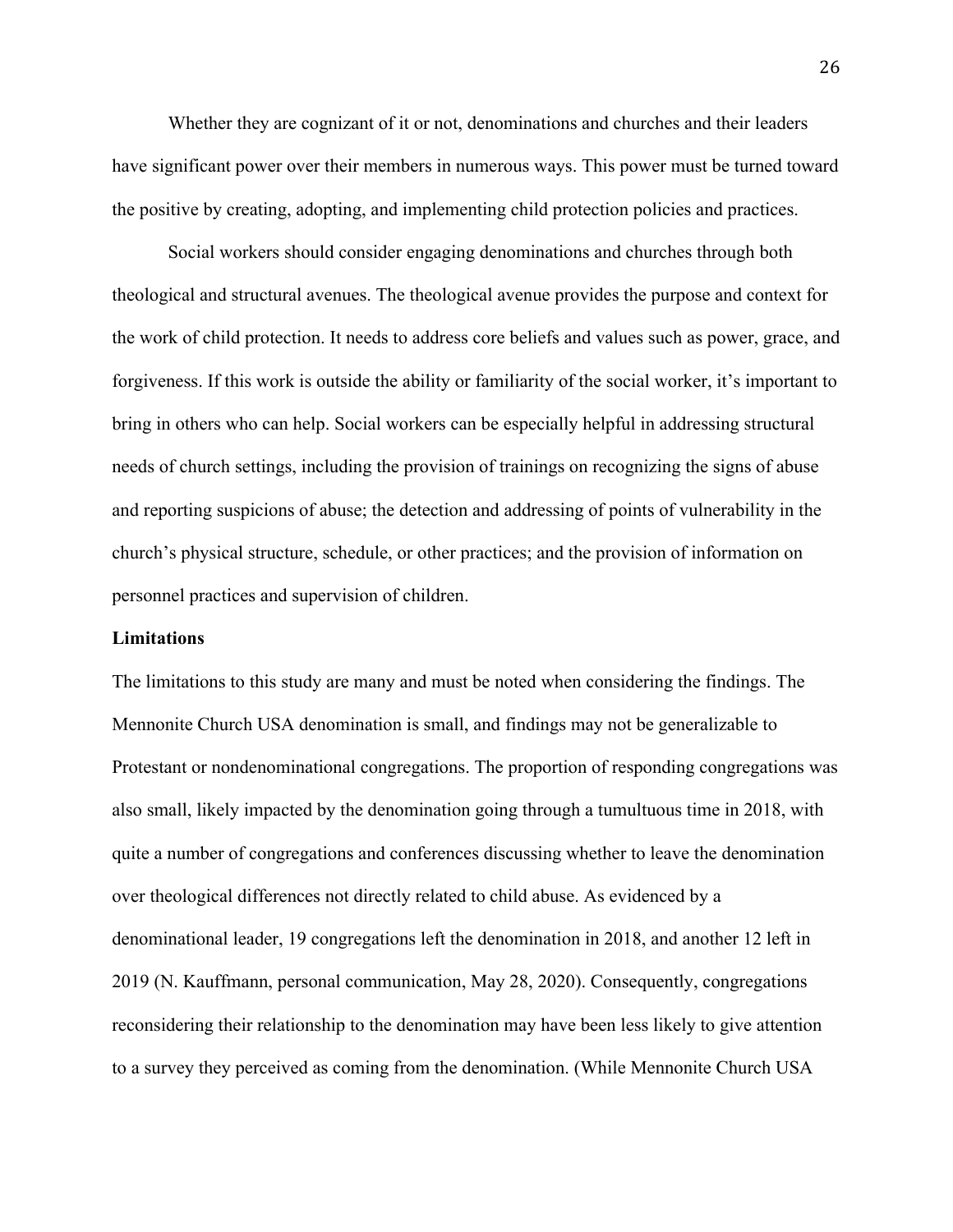promotes the use of Dove's Nest's resources and trainings, Dove's Nest is not officially affiliated or supported by Mennonite Church USA.) It's also important to realize that congregations who responded to the 2010 survey were not necessarily the same as those responding in 2018.

It is quite likely that response bias favored congregations that were being more proactive in child protection practices. Therefore, it can be assumed that overall, a lower proportion of congregations have child protection policies than is shown here. Also, the survey was completed by one individual in the congregation, usually a church leader, and may not represent others in the church. Researchers did not request copies of congregation's policies so were unable to confirm survey responses. While researchers inquired about congregation's offering training to adults, they did not ask the content of this training. With any survey, responses may indicate knowledge and behavioral intent but may not translate to actual behaviors.

Nearly all responses to both the 2010 and 2018 surveys were from English-speaking congregations. (In 2010, one survey was received from a non-English-speaking congregation, while in 2018, four surveys were received from non-English-speaking congregations.) The experiences and perspectives of non-English-speaking congregations is not yet known.

#### **Future Research**

Implications for further research are many. The prevalence of child abuse among Christian churchgoers is not yet fully known. Similarly, the number of children who have been abused in Christian churches, who have been abused in another setting while also attending a Christian church, or who have been abused in the past and now attend a Christian church are also not yet fully known. These prevalence numbers or their approximations are critical for identifying and describing the needs and finding resources and solutions for meeting the needs. Follow-up research could invite more specificity including audits of protection policies and training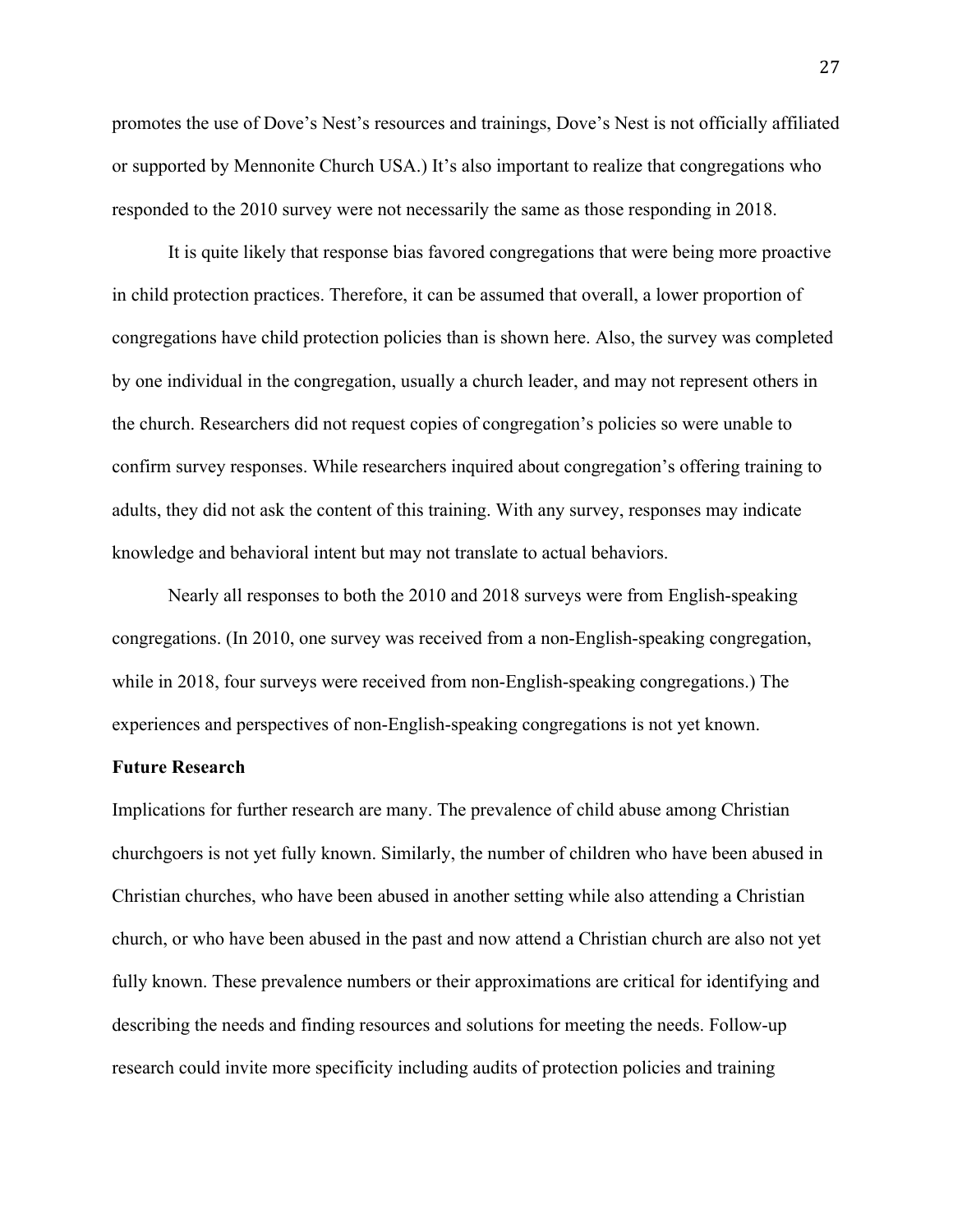curricula. Additional research could also be conducted to explore congregations' reticence to screening volunteers and implementing background checks. Also, since both the 2010 and 2018 surveys obtained few responses from non-English-speaking congregations, other methods need to be employed to assess the knowledge, policies, and practices of these congregations.

#### **Conclusion**

Churches are present in every city and town in the United States as well as in most rural settings. These churches open their doors, physically or virtually, to members and visitors many times a week and for many different reasons. Even while they follow their spiritual mandate to be open and welcoming, they must be aware of the risks involved in ministry and be prepared to protect from and respond to harms. Regardless of whether the abuse was perpetrated by a church leader or member or by a member of an outside organization using the church's facilities, the church must rise up, recognize the harm, report it to appropriate authorities, and provide support to the child and protective family members in many healthy ways. The church must commit to not compounding the harm by denying the existence of abuse or by turning a blind eye to it.

#### **Acknowledgments**

The authors acknowledge the significant contributions to this project of Dove's Nest and of Mennonite Church USA leadership and congregations.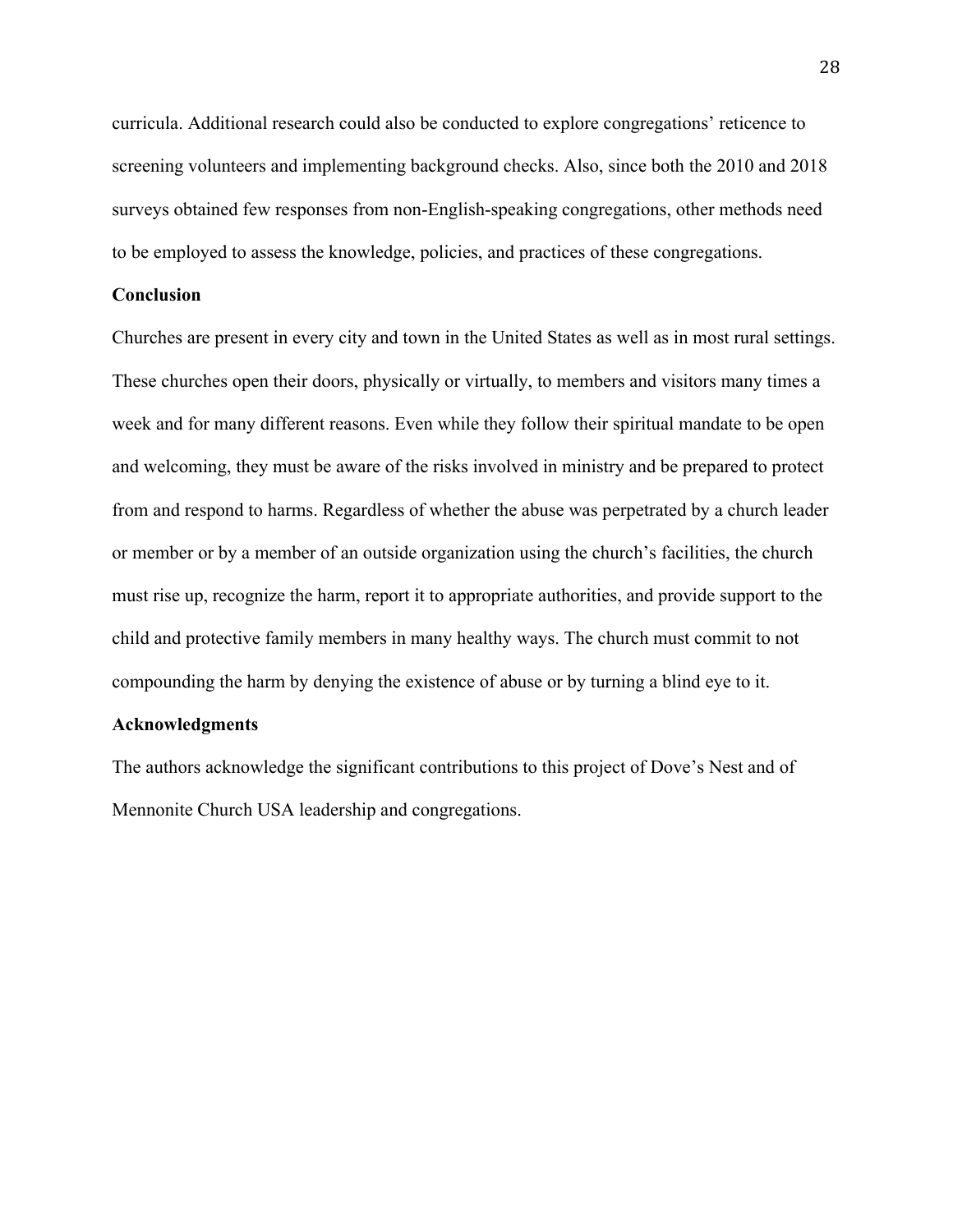#### **References**

- Abel, G. G., & Harlow, N. (2001). *The stop child molestation book: What ordinary people can do in their everyday lives to save three million children*. Xlibris.
- Brotherhood Mutual. (2019). *Child protection in a ministry environment: Guidelines for ministry workers*. [https://www.brotherhoodmutual.com/resources/safety-](https://www.brotherhoodmutual.com/resources/safety-library/publications/guidelines-for-ministry-workers/guidelines-for-ministry-workers/)

[library/publications/guidelines-for-ministry-workers/guidelines-for-ministry-workers/](https://www.brotherhoodmutual.com/resources/safety-library/publications/guidelines-for-ministry-workers/guidelines-for-ministry-workers/)

Centers for Disease Control and Prevention*.* (2020). *Preventing child sexual abuse.* <https://www.cdc.gov/violenceprevention/pdf/can/CSA-factsheet508.pdf>

- Christian Reformed Church. (2020). *Safe church ministry: Equipping congregations in abuse awareness, prevention, and response*. [https://www.crcna.org/SafeChurch/safe-church](https://www.crcna.org/SafeChurch/safe-church-policy)[policy](https://www.crcna.org/SafeChurch/safe-church-policy)
- Crosby, R., III, Smith, E., & Frederick, T. (2015). The kid-friendly church: What makes children feel loved, valued, and part of a supportive church community. *The Journal of Family and Community Ministries*, *28*(1), 87–109.
- Denney, A. S., Kerly, K. R., & Gross, N. G. (2018). Child sexual abuse in Protestant Christian congregations: A descriptive analysis of offense and offender characteristics. *Religions*, *9*(1), 27.
- Dove's Nest. (2020a). [https://dovesnest.net](https://dovesnest.net/)
- Dove's Nest. (2020b). *Child and youth protection policies and related guidelines*. <https://dovesnest.net/policies>
- French, R. (2007). Report: Protestant church insurers handle 260 sex abuse cases a year. *Insurance Journal*.

<http://www.insurancejournal.com/news/national/2007/06/18/80877.htm>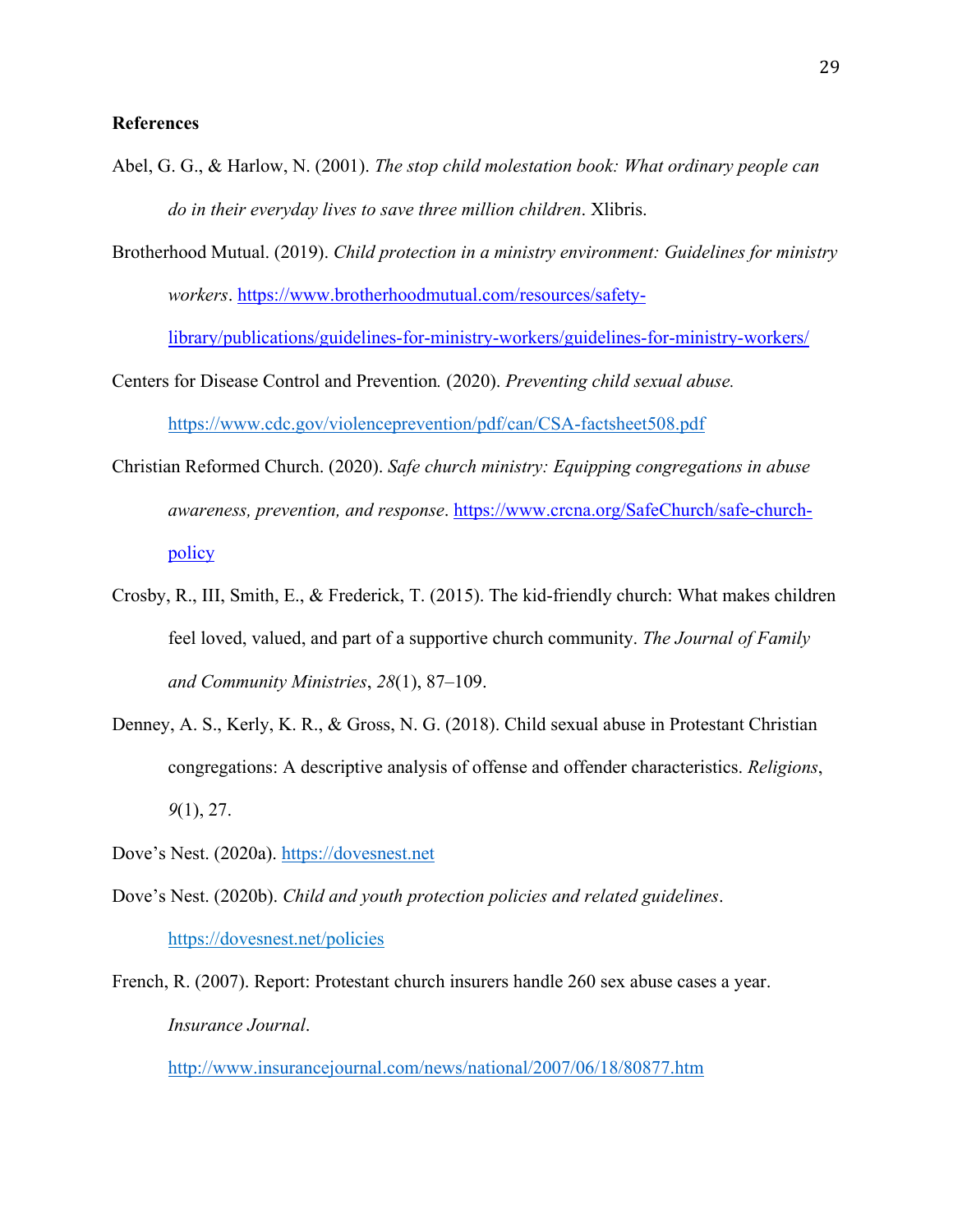Gardner, F. (2012). Defensive processes and deception: An analysis of the response of the institutional church to disclosures of child sexual abuse. *British Journal of Psychotherapy*, *28*(1), 98–109.

- Goossen, R. W. (2015). "Defanging the beast": Mennonite responses to John Howard Yoder's sexual abuse. *Mennonite Quarterly Review, 89*(1), 7–80.
- Harder, J., & Haynie, K. (2012). Child protection practices in Mennonite Church USA congregations. *Journal of Social Service Research*, *38*(2), 248–259.
- Heggen, C. H. (2015). Sexual abuse by church leaders and healing for victims. *Mennonite Quarterly Review*, *89*(1), 81–94.
- Hidalgo, M. L. (2007). *Sexual abuse and the culture of Catholicism: How priests and nuns become perpetrators*. Haworth Maltreatment and Trauma Press.
- John Jay College of Criminal Justice. (2004). *The nature and scope of sexual abuse of minors by Catholic priests and deacons in the United States 1950–2000*. United States Conference of Catholic Bishops. [https://www.usccb.org/sites/default/files/issues-and-action/child](https://www.usccb.org/sites/default/files/issues-and-action/child-and-youth-protection/upload/The-Nature-and-Scope-of-Sexual-Abuse-of-Minors-by-Catholic-Priests-and-Deacons-in-the-United-States-1950-2002.pdf)[and-youth-protection/upload/The-Nature-and-Scope-of-Sexual-Abuse-of-Minors-by-](https://www.usccb.org/sites/default/files/issues-and-action/child-and-youth-protection/upload/The-Nature-and-Scope-of-Sexual-Abuse-of-Minors-by-Catholic-Priests-and-Deacons-in-the-United-States-1950-2002.pdf)[Catholic-Priests-and-Deacons-in-the-United-States-1950-2002.pdf](https://www.usccb.org/sites/default/files/issues-and-action/child-and-youth-protection/upload/The-Nature-and-Scope-of-Sexual-Abuse-of-Minors-by-Catholic-Priests-and-Deacons-in-the-United-States-1950-2002.pdf)
- Kauffman, D. (n.d.) *Mennonite history.* Mennonite Publishing House. <https://www.anabaptists.org/history/mennohist.html>
- Koontz, G. G. (2015). Seventy times seven: Abuse and the frustratingly extravagant call to forgive. *Mennonite Quarterly Review*, *89*(1), 129–152.
- Marcotte, D. (2008). The role of social factors in the sexual misconduct of Roman Catholic clergy: A second look at the John Jay data. *Sexual Addiction & Compulsivity*, *15*(1), 23– 38.<doi:10.1080/10720160701876336>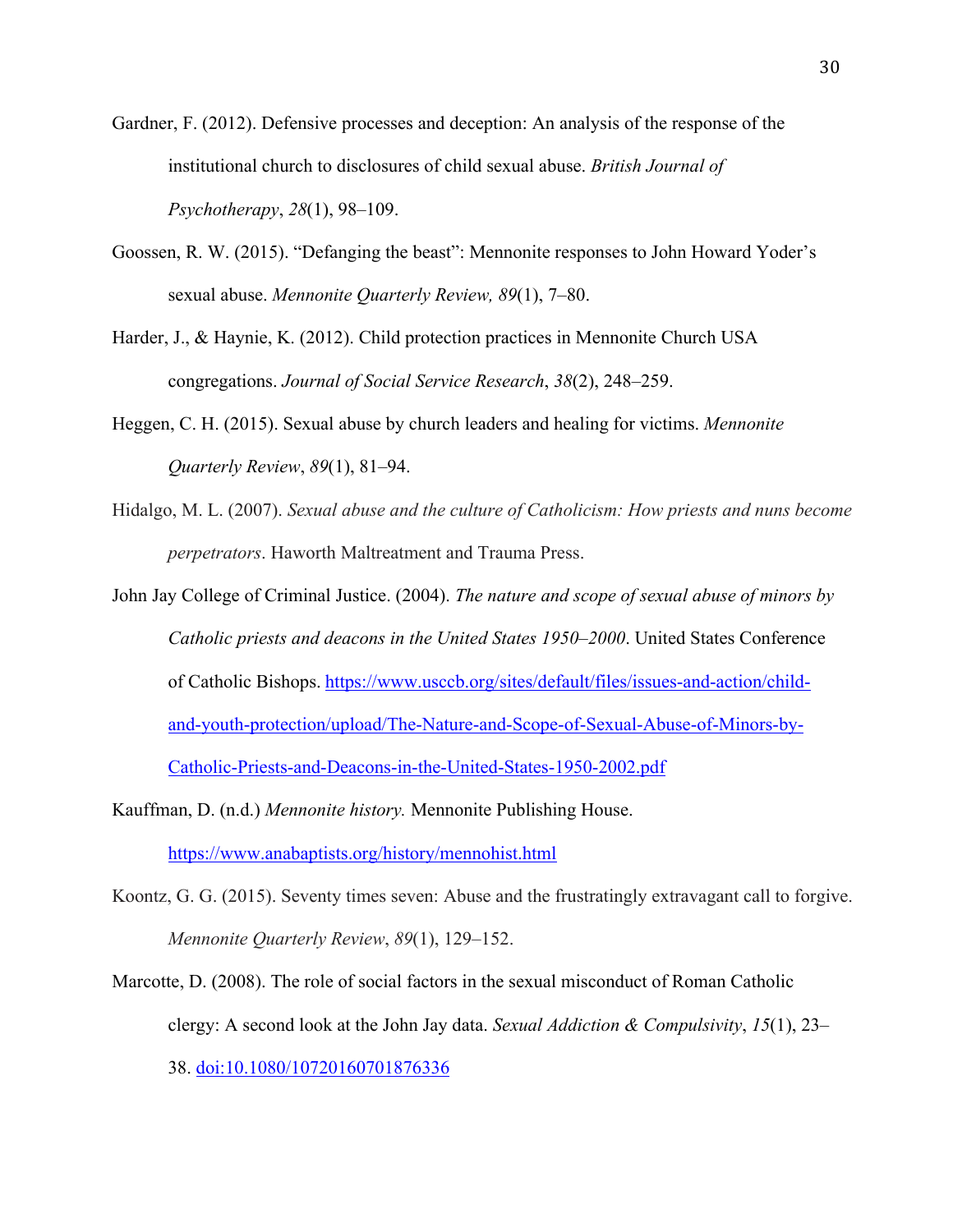- Martens, P., & Cramer, D. (2015). By what criteria does a "grand, noble experiment" fail? What the case of John Howard Yoder reveals about the Mennonite Church. *Mennonite Quarterly Review*, *89*(1), 171–194.
- McCarthy, T. (Director). (2015). *Spotlight* [Film]. First Look Media. <https://www.imdb.com/title/tt1895587>

Mennonite Church USA. (2020a). *Sexual abuse response and prevention*. https://www.mennoniteusa.org/resource-portal/resource/sexual-abuse-response-andprevention/

- Mennonite Church USA. (2020b). *What we believe*. [https://www.mennoniteusa.org/who-are](https://www.mennoniteusa.org/who-are-mennonites/what-we-believe/)[mennonites/what-we-believe/](https://www.mennoniteusa.org/who-are-mennonites/what-we-believe/)
- Pargament, K. I., Mahoney, A., Exline, J. J., Jones, J. W., & Shafranske, E. P. (2013). Envisioning an integrative paradigm for the psychology of religion and spirituality. *APA Handbooks in Psychology. APA Handbook of Psychology, Religion, and Spirituality*, *1*, 3–19. American Psychological Association. [https://doi.org/10.1037/14045-001](https://psycnet.apa.org/doi/10.1037/14045-001)
- Pennsylvania Department of Human Services. (2020). *Keep kids safe by strengthening families*. <http://keepkidssafe.pa.gov/index.htm>
- Perry-Burney, G., Thomas, N. D., & McDonald T. L. (2014). Rural child sexual abuse in the African American church community: A forbidden topic. *Journal of Human Behavior in the Social Environment*, *24*(8), 986–995.
- Pew Research Center: Religion & Public Life. (2015). *America's changing religious landscape*. <http://www.pewforum.org/2015/05/12/americas-changing-religious-landscape/>
- Robinson, W., Pfeiffer, S., Rezendes, M., & Carroll, M. (2002, January 6). Church allowed abuse by priest for years. *Boston Globe.* [https://www.bostonglobe.com/news/special-](https://www.bostonglobe.com/news/special-reports/2002/01/06/church-allowed-abuse-priest-for-years/cSHfGkTIrAT25qKGvBuDNM/story.html)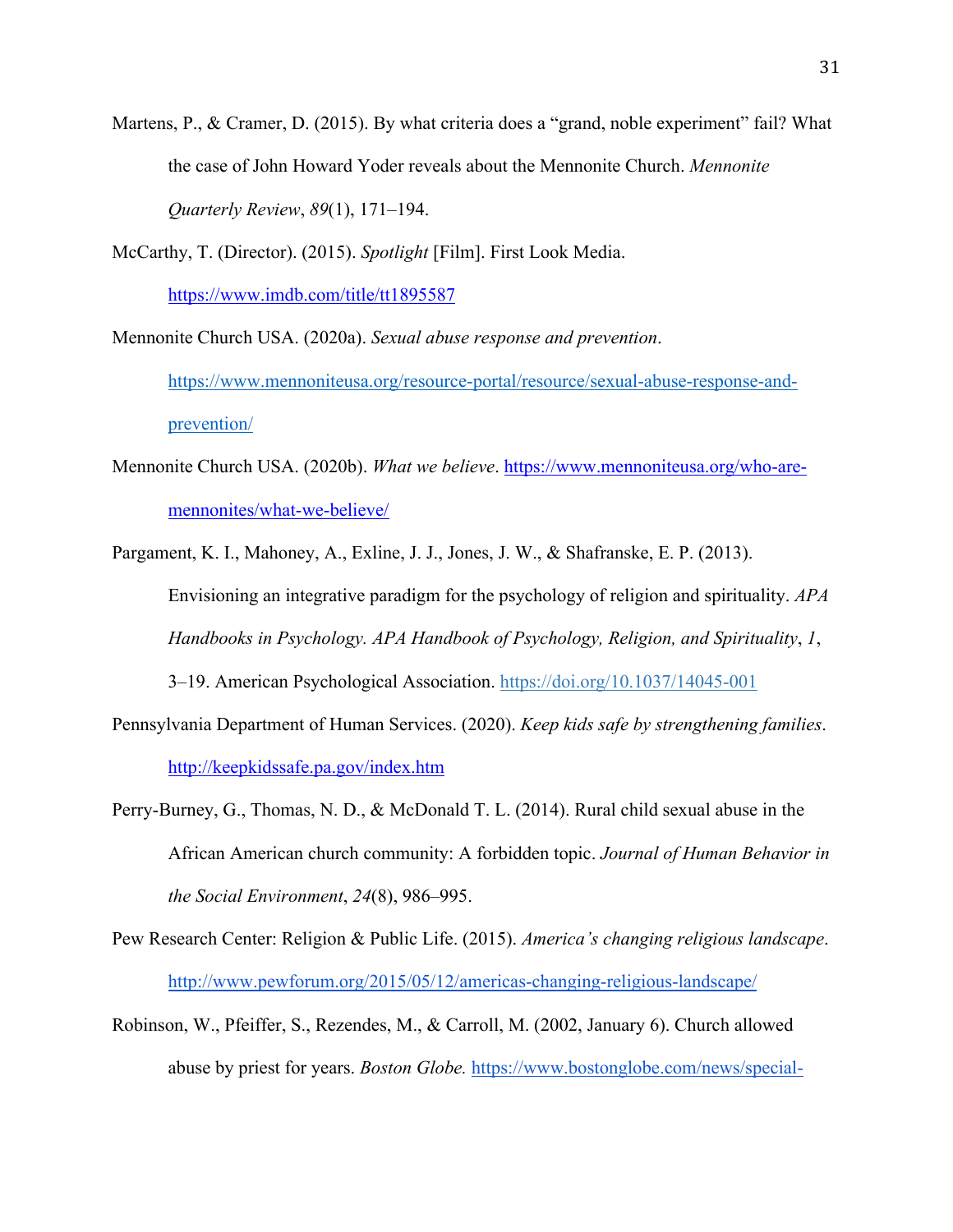[reports/2002/01/06/church-allowed-abuse-priest-for-](https://www.bostonglobe.com/news/special-reports/2002/01/06/church-allowed-abuse-priest-for-years/cSHfGkTIrAT25qKGvBuDNM/story.html)

[years/cSHfGkTIrAT25qKGvBuDNM/story.html](https://www.bostonglobe.com/news/special-reports/2002/01/06/church-allowed-abuse-priest-for-years/cSHfGkTIrAT25qKGvBuDNM/story.html)

- Saul, J., Audage, N. C. (2007). *Preventing child sexual abuse within youth-serving organizations: Getting started on policies and procedures.* Centers for Disease Control and Prevention, National Center for Injury Prevention and Control. <https://www.cdc.gov/violenceprevention/pdf/PreventingChildSexualAbuse-a.pdf>
- Sinha, J. W., Cnaan, R. A., & Gelles, R. J. (2007). Adolescent risk behaviors and religion: Findings from a national study. *Journal of Adolescence*, *30*(2), 231–249. <https://doi.org/10.1016/j.adolescence.2006.02.005>
- Terry, K. J. (2008). Stained glass: The nature and scope of child sexual abuse in the Catholic Church. *Criminal Justice and Behavior*, *35*(5), 549–569.<doi:10.1177/0093854808314339>
- Trull, J. E., & Carter, J. E. (2004). *Ministerial ethics*: *Moral formation for church leaders* (2nd ed.). Baker Academic.
- U.S. Census Bureau. (n.d.). *Census Regions and Divisions of the United States*. U.S. Department of Commerce, Economics and Statistics Administration.

[https://www2.census.gov/geo/pdfs/maps-data/maps/reference/us\\_regdiv.pdf](https://www2.census.gov/geo/pdfs/maps-data/maps/reference/us_regdiv.pdf)

van Dierendonck, D. (2012). Spirituality as an essential determinant for the good life, its importance relative to self-determinant psychological needs. *Journal of Happiness Studies*, *13*, 685–700.<https://doi.org/10.1007/s10902-011-9286-2>

Vieth, V. (2012). Child abuse and the church: A call for prevention, treatment, and training. *Journal of Psychology & Theology*, *40*(4), 323⎼335. <https://doi.org/10.1177/009164711204000407>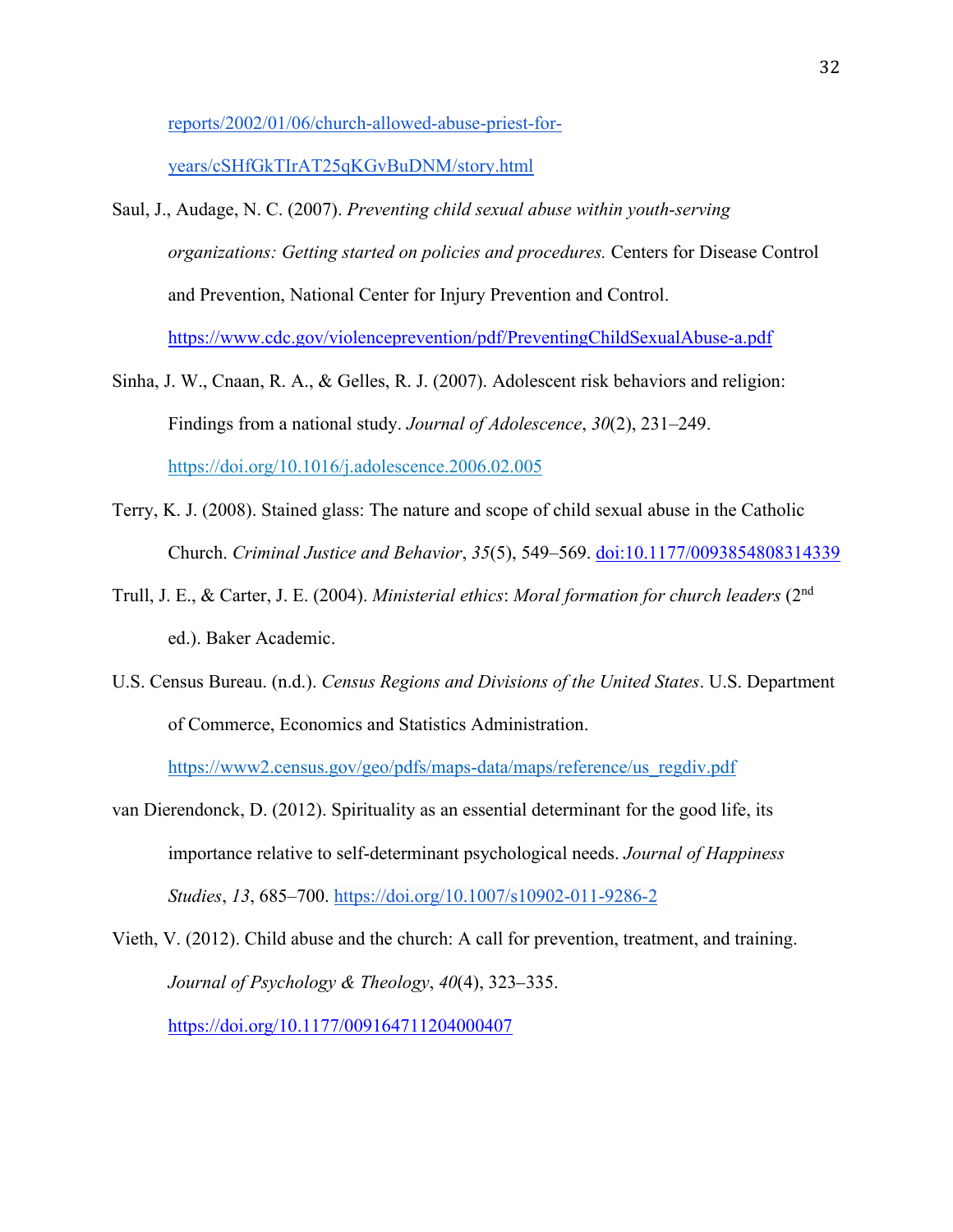Vieth, V. (2019). Child abuse and the Lutheran confessional: A call to elevate Christ's teachings on children above church traditions. *Currents in Theology and Mission*, *46*(3), 50–55.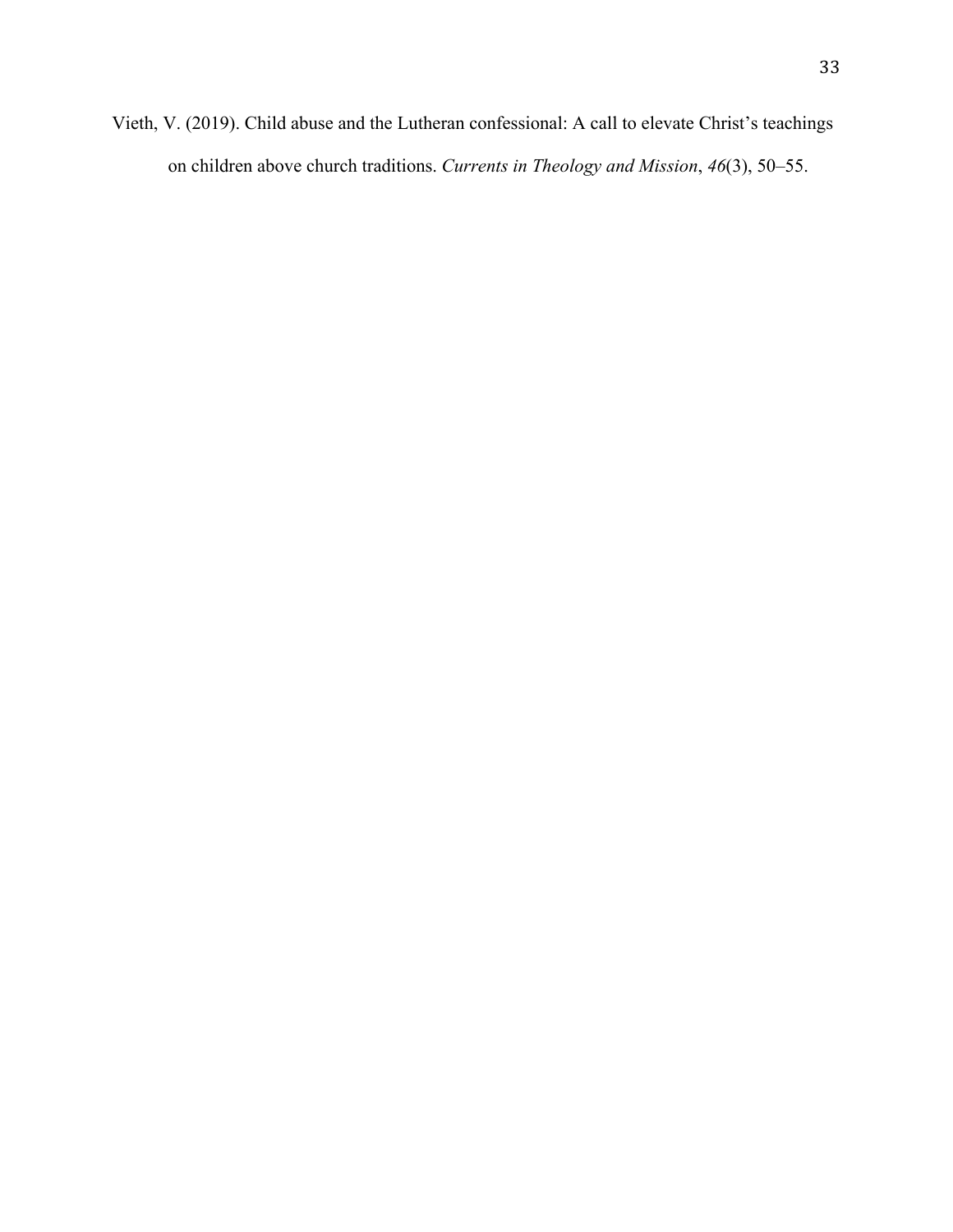| Geographic    |     | 2010          | 2018 |               |  |
|---------------|-----|---------------|------|---------------|--|
| <b>Region</b> | n   | $\frac{0}{0}$ | n    | $\frac{6}{9}$ |  |
| Midwest       | 72  | 48%           | 36   | 58%           |  |
| Northeast     | 39  | 26%           | 13   | 21%           |  |
| South         | 21  | 14%           |      | 11%           |  |
| West          | 18  | 12%           |      | 10%           |  |
| M             | 150 | 100%          | 62   | $100\%$       |  |

Table 1. Geographic Regions of Responding Congregations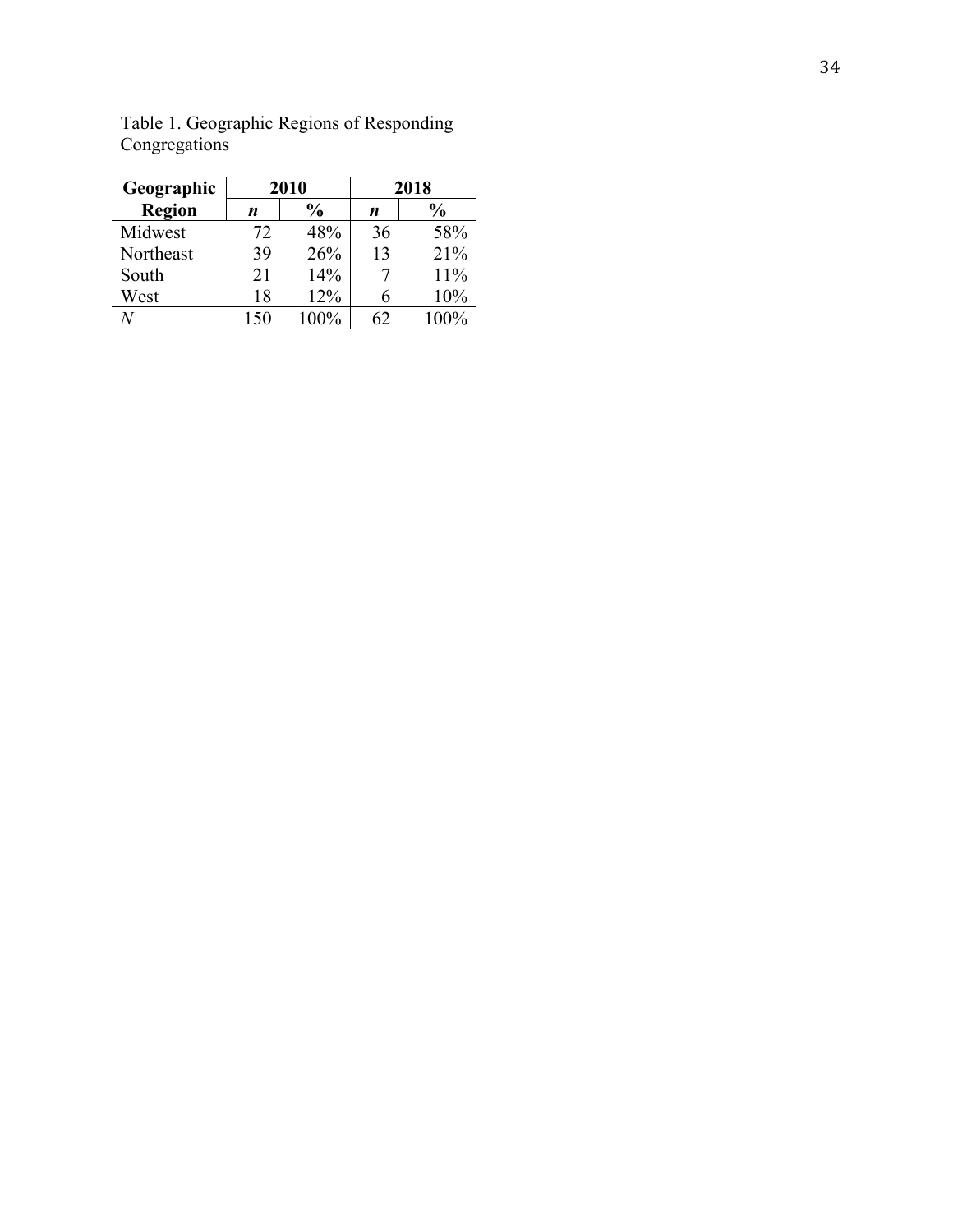|                                                                    | 2010 $(N = 269)$ |              |                | 2018 $(N = 103)$ |            |              |  |
|--------------------------------------------------------------------|------------------|--------------|----------------|------------------|------------|--------------|--|
|                                                                    |                  |              | Did not have a |                  | Had a      | Did not have |  |
|                                                                    | $\chi^2$         | Had a policy | policy         | $\chi^2$         | policy     | a policy     |  |
| When hiring staff, do you:                                         |                  |              |                |                  |            |              |  |
| Ask them to complete an                                            | 9.079            | 111 (93%)    | 82 (80%)       | 0.011            | 59 (83%)   | 21(84%)      |  |
| application?                                                       | $p = .003$       |              |                | $p = .917$       |            |              |  |
| Conduct an interview?                                              | 0.021            | 111 $(96\%)$ | 101 (95%)      | .796             | 62 (87%)   | $20(80\%)$   |  |
|                                                                    | $p = .884$       |              |                | $p = .372$       |            |              |  |
| Check references?                                                  | 1.244            | 112 (96%)    | 94 (92%)       | 2.457            | 61 $(86%)$ | 18(72%)      |  |
|                                                                    | $p = .265$       |              |                | $p = .117$       |            |              |  |
| Conduct a criminal                                                 | 25.658           | 79 (74%)     | 38 (39%)       | 8.462            | 58 (82%)   | 13(52%)      |  |
| background check?                                                  | $p \leq .000$    |              |                | $p = .004$       |            |              |  |
| Conduct a child abuse                                              | 22.365           | 62 $(61%)$   | 26(28%)        | 1.813            | 45 (63%)   | 12(48%)      |  |
| check?                                                             | $p \leq .000$    |              |                | $p = .178$       |            |              |  |
|                                                                    |                  |              |                |                  |            |              |  |
| When accepting volunteers, do you:                                 |                  |              |                |                  |            |              |  |
| Ask them to complete an                                            | 64.468           | 68 (64%)     | 9(9%)          | 3.894            | 23 (32%)   | 3(12%)       |  |
| application?                                                       | $p \leq .000$    |              |                | $p = .048$       |            |              |  |
| Conduct an interview?                                              | 2.728            | 44 (44%)     | 33 (33%)       | 1.200            | 15(21%)    | 8(32%)       |  |
|                                                                    | $p = .099$       |              |                | $p = .273$       |            |              |  |
| Check references?                                                  | 16.935           | 52 (51%)     | 23(23%)        | .618             | 23 (32%)   | 6(24%)       |  |
|                                                                    | $p \leq .000$    |              |                | $p = .432$       |            |              |  |
| Conduct a criminal                                                 | 32.653           | 55 (50%)     | 13(13%)        | 4.131            | 45 (63%)   | $10(40\%)$   |  |
| background check?                                                  | $p \leq .000$    |              |                | $p = .042$       |            |              |  |
| Conduct a child abuse                                              | 36.618           | 47 (47%)     | 8(8%)          | 2.234            | 32 (45%)   | 7(28%)       |  |
| check?                                                             | $p \leq .000$    |              |                | $p = .135$       |            |              |  |
|                                                                    |                  |              |                |                  |            |              |  |
| Provided at least 1 hour of training on child abuse/protection to: |                  |              |                |                  |            |              |  |
| Adults                                                             | 27.937           | 42 (39%)     | 9(9%)          | 7.983            | 25(41%)    | 2(9%)        |  |
|                                                                    | $p \leq .000$    |              |                | $p = .005$       |            |              |  |
| Teachers                                                           | 44.597           | 61(54%)      | 11 $(11\%)$    | 13.880           | 48 (69%)   | 6(25%)       |  |
|                                                                    | $p \leq .000$    |              |                | $p \leq .000$    |            |              |  |

Table 2. Child Protection Practices of Churches With and Without Child Protection Policies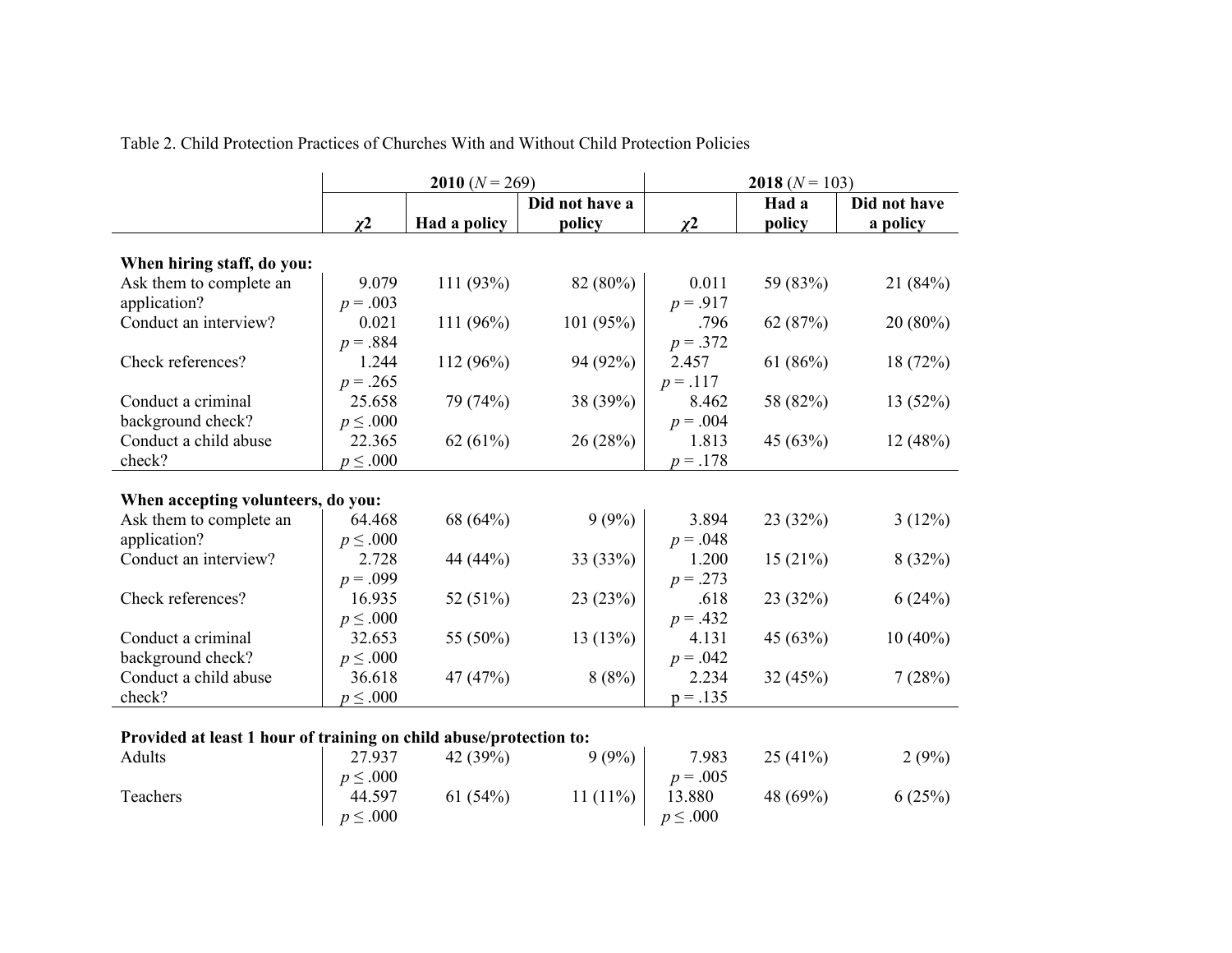| Staff                             | 42.360        | 58 (51%)   | $10(10\%)$  | 9.215         | 42 (63%)   | 6(26%)     |
|-----------------------------------|---------------|------------|-------------|---------------|------------|------------|
|                                   | $p \leq .000$ |            |             | $p = .002$    |            |            |
| Other child protection practices: |               |            |             |               |            |            |
| Have internal windows in          | 44.261        | 99 (79%)   | 41 $(40\%)$ | 13.002        | 61 $(86%)$ | $12(50\%)$ |
| all church offices and            | $p \leq .000$ |            |             | $p \leq .000$ |            |            |
| classrooms                        |               |            |             |               |            |            |
| Have at least two adults in       | 10.636        | 47 (40%)   | 17(21%)     | 1.272         | 33 (52%)   | 7(37%)     |
| nursery during worship            | $p = .014$    |            |             | $p = .259$    |            |            |
| Have at least two adults in       | 19.173        | 46 (37%)   | 15(14%)     | .587          | 16(23%)    | $7(30\%)$  |
| each classroom (or one            | $p = .001$    |            |             | $p = .444$    |            |            |
| adult and a roaming adult)        |               |            |             |               |            |            |
| Have a written plan for           | 37.906        | 44 (39%)   | 4(4%)       | 28.067        | 46 (66%)   | 1(4%)      |
| integrating an individual         | $p \leq .000$ |            |             | $p \leq .000$ |            |            |
| with a history of sexual          |               |            |             |               |            |            |
| offense                           |               |            |             |               |            |            |
| Have a written plan for           | 112.304       | 89 (77%)   | 6(6%)       | 45.256        | 59 (84%)   | 2(8%)      |
| reporting suspected child         | $p \leq .000$ |            |             | $p \leq .000$ |            |            |
| abuse or neglect                  |               |            |             |               |            |            |
| Have you suspected child          | 1.934         | 13 $(11%)$ | 6(6%)       | .012          | 11 $(16%)$ | 4(17%)     |
| abuse or neglect with a           | $p = .164$    |            |             | $p = .912$    |            |            |
| child connected to your           |               |            |             |               |            |            |
| church?                           |               |            |             |               |            |            |
| Incorporated child                | 2.075         | 46 (41%)   | 33 (32%)    | 1.004         | 35 (49%)   | 9(38%)     |
| protection theme into             | $p = .557$    |            |             | $p = .316$    |            |            |
| worship in past 12 months         |               |            |             |               |            |            |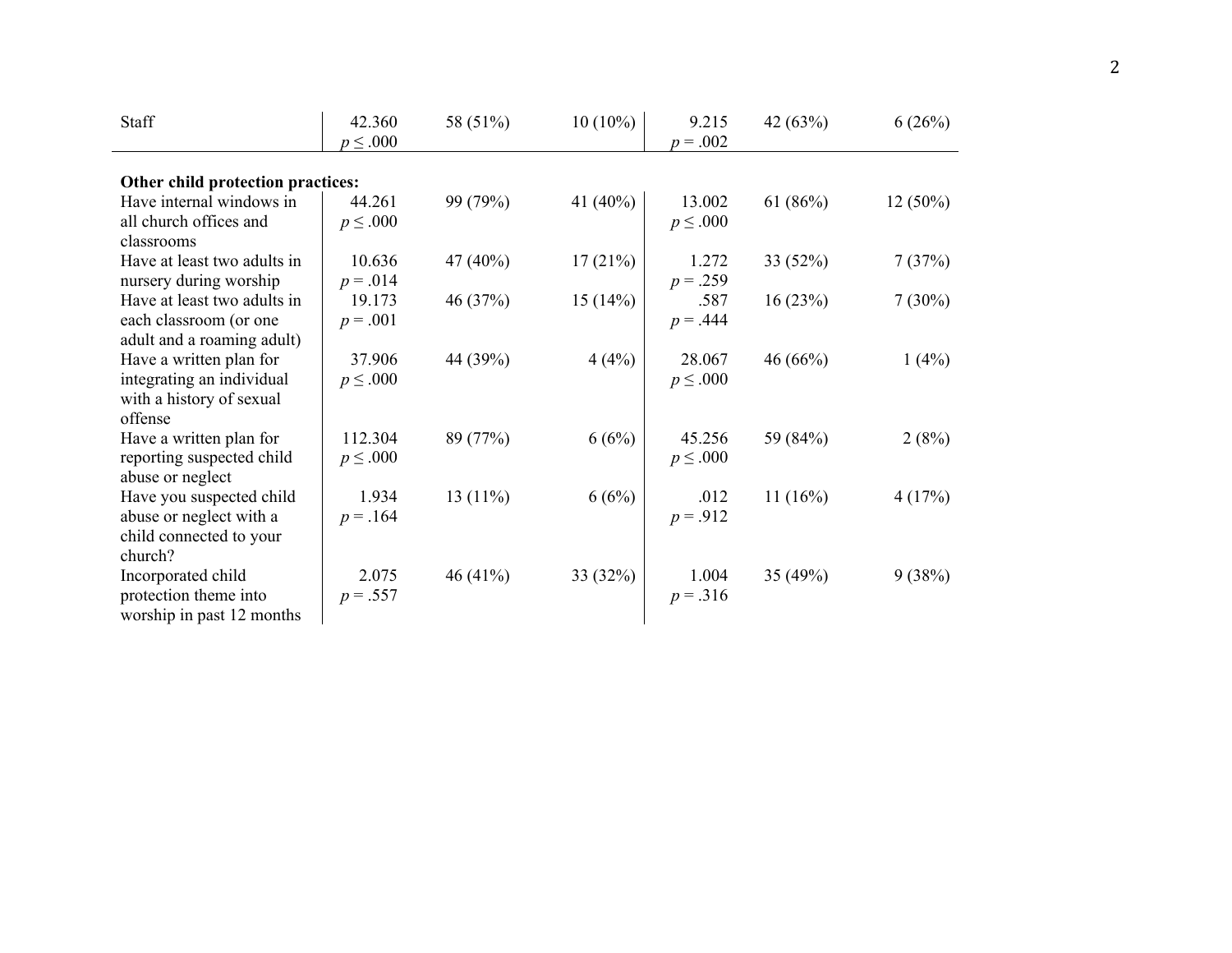|                            |                  | 2010          |            |                  | 2018          |            |                   |
|----------------------------|------------------|---------------|------------|------------------|---------------|------------|-------------------|
|                            |                  |               | Had a      |                  |               | Had a      |                   |
|                            | $\boldsymbol{n}$ | $\chi2$       | policy     | $\boldsymbol{n}$ | $\chi^2$      | policy     | <b>Difference</b> |
|                            |                  |               |            |                  |               |            |                   |
| <b>Church Size</b>         | $N = 180$        |               |            | $N = 81$         |               |            |                   |
| Small $(1-50$ adults)      | 55               | 26.850        | 14(26%)    | 31               | 11.310        | 18 (58%)   | $+32%$            |
| Medium $(51-100$ adults)   | 58               | $p \leq .003$ | 34 (59%)   | 28               | $p \leq .003$ | 25 (89%)   | $+30%$            |
| Large $(101-800$ adults)   | 67               |               | 48 (72%)   | 22               |               | 20 (91%)   | $+19%$            |
| 5 or fewer children and 5  | 20               | 5.337         | $6(30\%)$  | 12               | 6.123         | $6(50\%)$  | $+20%$            |
| or fewer youth             |                  | $p \leq .021$ |            |                  | $p \leq .013$ |            |                   |
| More than 5 children and   | 157              |               | 90 (57%)   | 68               |               | 56 (82%)   | $+25%$            |
| 5 youth                    |                  |               |            |                  |               |            |                   |
|                            |                  |               |            |                  |               |            |                   |
| <b>Church's Community</b>  |                  |               |            |                  |               |            |                   |
| Context                    |                  |               |            | 85               |               |            |                   |
| rural area/country         | 55               | 4.262         | 24(44%)    | 26               | 1.273         | 21(81%)    | $+37%$            |
| town with a population of  | 52               | $p = .235$    | 33 $(64%)$ | 21               | $p = .735$    | 17(81%)    | $+17%$            |
| less than 20,000           |                  |               |            |                  |               |            |                   |
| city/town with a           | 24               |               | 13(54%)    | 12               |               | 9(75%)     | $+21%$            |
| population between         |                  |               |            |                  |               |            |                   |
| 20,000 and 50,000          |                  |               |            |                  |               |            |                   |
| city/town with a           | 54               |               | 28 (52%)   | 26               |               | 18(69%)    | $+17%$            |
| population of more than    |                  |               |            |                  |               |            |                   |
| 50,000                     |                  |               |            |                  |               |            |                   |
| <b>Church's Geographic</b> |                  |               |            |                  |               |            |                   |
| Context                    | 147              |               |            | 62               |               |            |                   |
| Midwest                    | 75               | 3.762         | 41 $(55%)$ | 36               | 7.786         | 32(89%)    | $+34%$            |
| Northeast                  | 40               | $p = .288$    | 26(65%)    | 13               | $p = .051$    | 11 $(85%)$ | $+20%$            |
| South                      | 16               |               | 6(38%)     | $\overline{7}$   |               | 4(57%)     | $+19%$            |
| West                       | 16               |               | $8(50\%)$  | 6                |               | $3(50\%)$  | $+0\%$            |

Table 3. Church Size and Context, and Child Protection Policies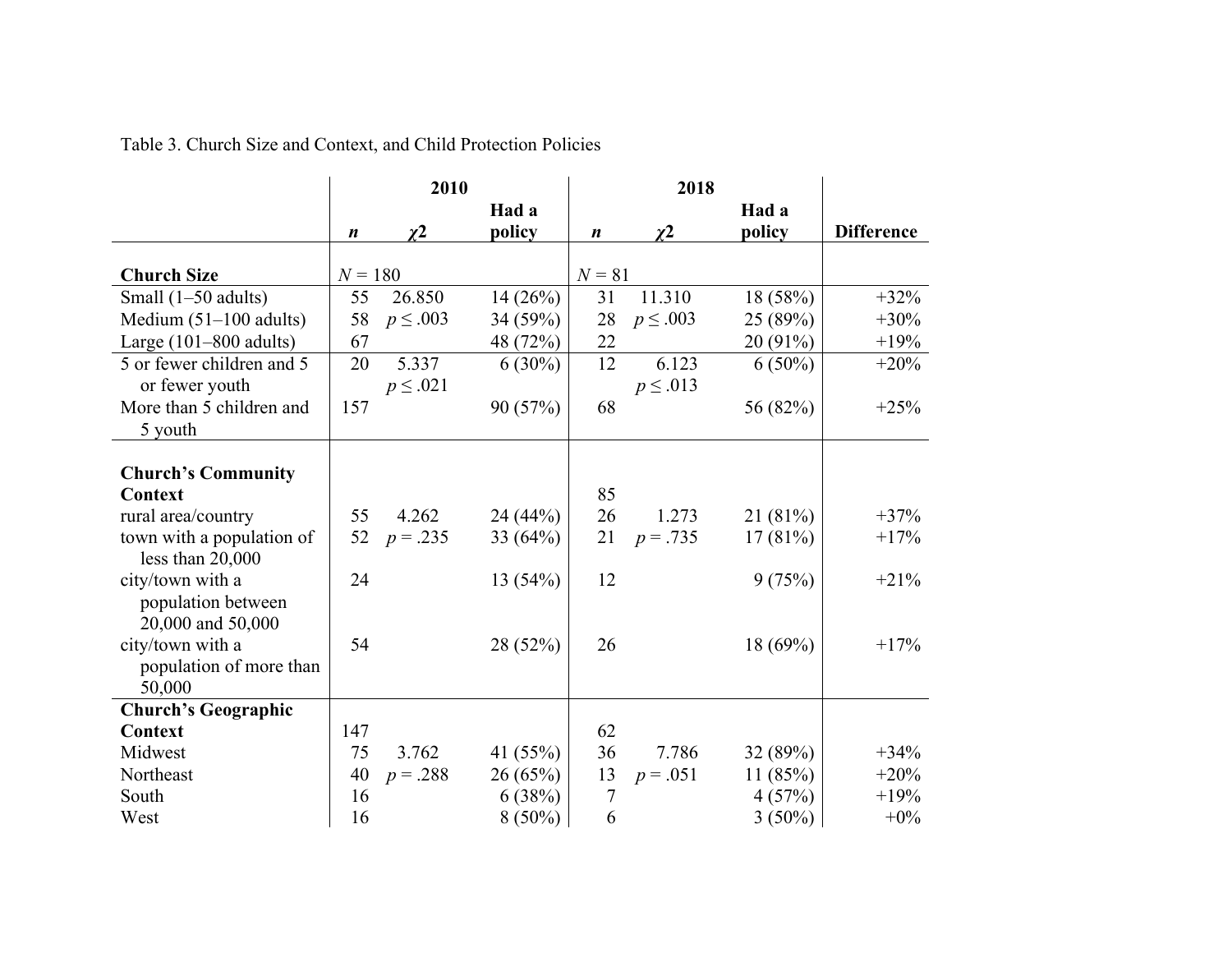| In PA     | $37 \quad 3.282$ | $25(68%)$ 6 .031 |  | 5(83%)                                           | $+15%$  |
|-----------|------------------|------------------|--|--------------------------------------------------|---------|
| Not in PA |                  |                  |  | 111 $p = .070$ 56 (51%)   56 $p = .861$ 45 (80%) | $+29\%$ |